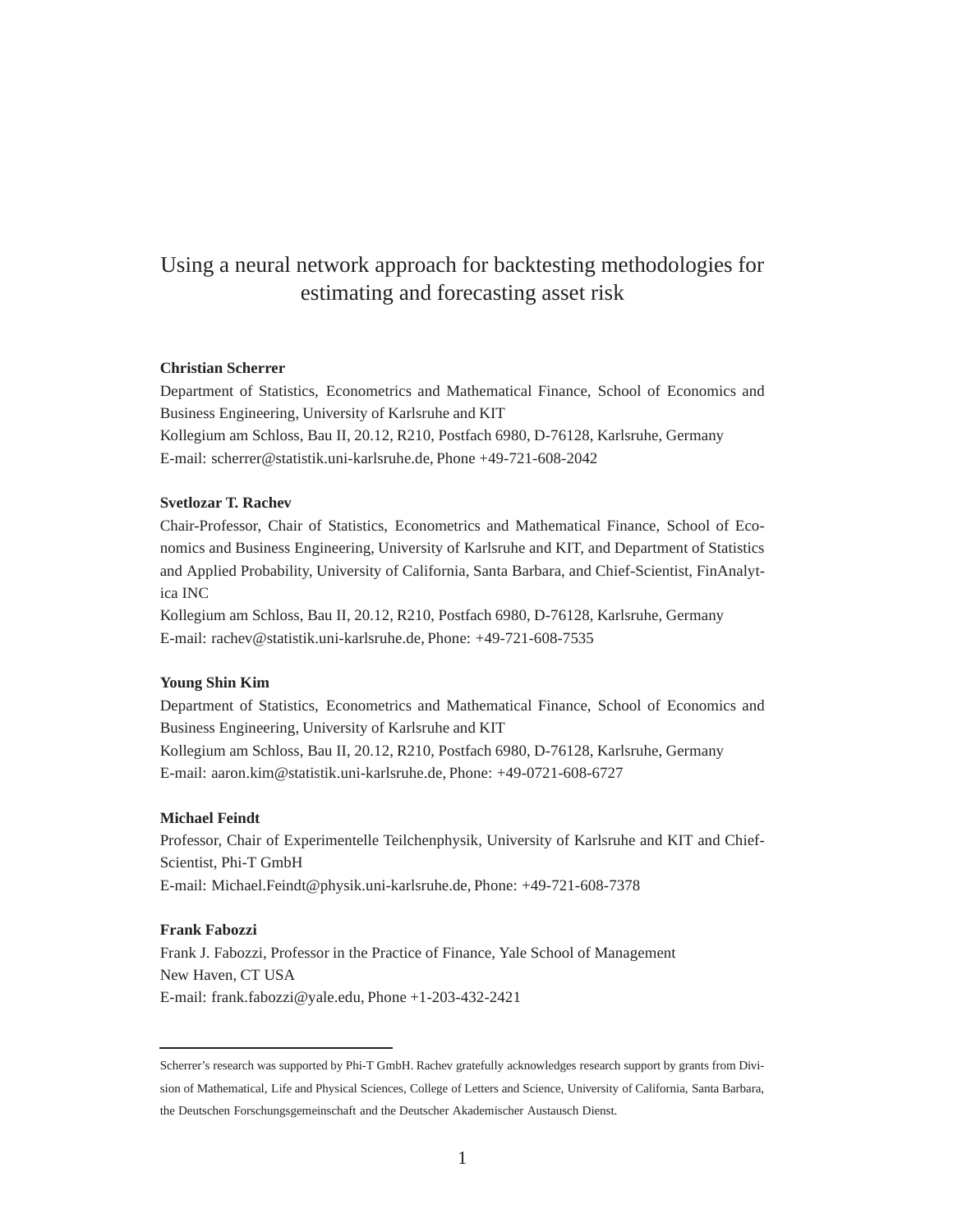## **Abstract**

In this paper we present a neural network approach for predicting a conditional probability density function (pdf) for the daily Dow Jones Industrial Average (DJIA) return. The conditional pdf is given by a user-defined amount of random numbers. We fit a classical tempered stable distribution (CTS) to the output which allows us to define a stochastic process and makes it possible to find a risk-neutral process. By investigating a large backtest (1987-2009) we compare the forecasts of two different neural network models with the performance of the normal-ARMA-GARCH, *t*-ARMA-GARCH, and CTS-ARMA-GARCH models.

Keywords: neural network, normal-ARMA-GARCH, *t*-ARMA-GARCH, CTS-ARMA-GARCH, backtest, forecast, time series JEL Classifications: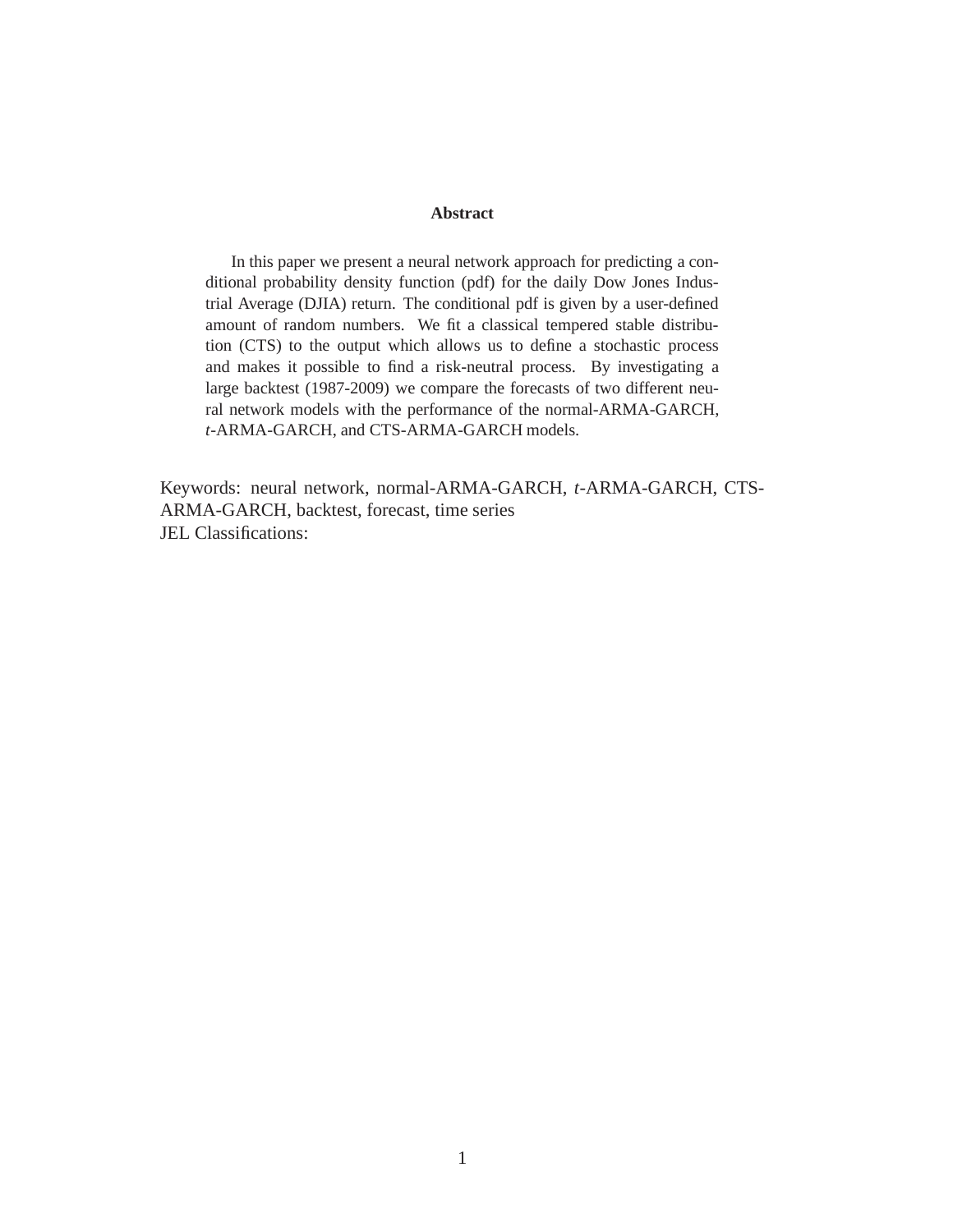# **1 Introduction**

A key task of risk managers and asset managers is to estimate and forecast the risk of an asset. One of the most common approaches for doing so is the mathematical modeling of a time series with the help of a generalized autoregressive conditional heteroscedasticity (GARCH)-type model. After choosing the type of model one has to employ statistical tests to assess if the historical data can be described accurately by the selected model. The next step is to perform a backtest (i.e., a simulation) using all information available until day  $i$  to forecast the next daily return. Since the real return for an asset is known, it is possible to compare the prediction and the actual value and then decide if the model is sufficiently reliable so as to be useful in predicting future returns. This test is necessary to exclude trivial models which have enough parameters to learn a complete historical data sample but which are capable of real forecasting.

Many studies have shown that the assumption of a normal distribution for the residuals of a GARCH-model is inappropirate because asset returns are generally skewed and have a nonzero kurtosis (see, among others, Menn and Rachev (2005a) and Menn and Rachev (2005b)). An alternative to a Gaussian is the class of tempered stable distributions (CTS) and will be the distribution used in this paper. The definition of this type of distribution is given in Rosinski (2007). The CTS has been used for the residuals of a GARCH model in Kim *et al.* (2008a) and Kim *et al.* (2008b).

In this paper, we propose five models and compare their performance using a large backtest in which the daily returns of the Dow Jones Industrial Average (DJIA) are predicted from 1987 until 2009. We employ as our benchmark a normal-ARMA-GARCH and a *t*-ARMA-GARCH model to define a process for the daily returns. Additionally, we use a CTS-ARMA-GARCH model which has the advantage of describing the skewness and fat tails that has been observed for assets in numerous studies. The remaining two models are two neural network models which take into account volatility clustering, another stylized fact observed about asset prices.

Originally, neural networks were only used for classification problems. In this case, the network gets a data sample in which for an event i the input vector  $\overrightarrow{x_i}$ and the target  $t_i$  are specified. The target can be a signal ( $t_i = 1$ ) or a background  $(t<sub>i</sub> = -1)$ . The network is then trained with these samples; that is, the network can learn and get experience from examples and can afterwards be used to predict the probability of an event being a signal under the condition that the input vector is given as  $\overrightarrow{x_i}$ .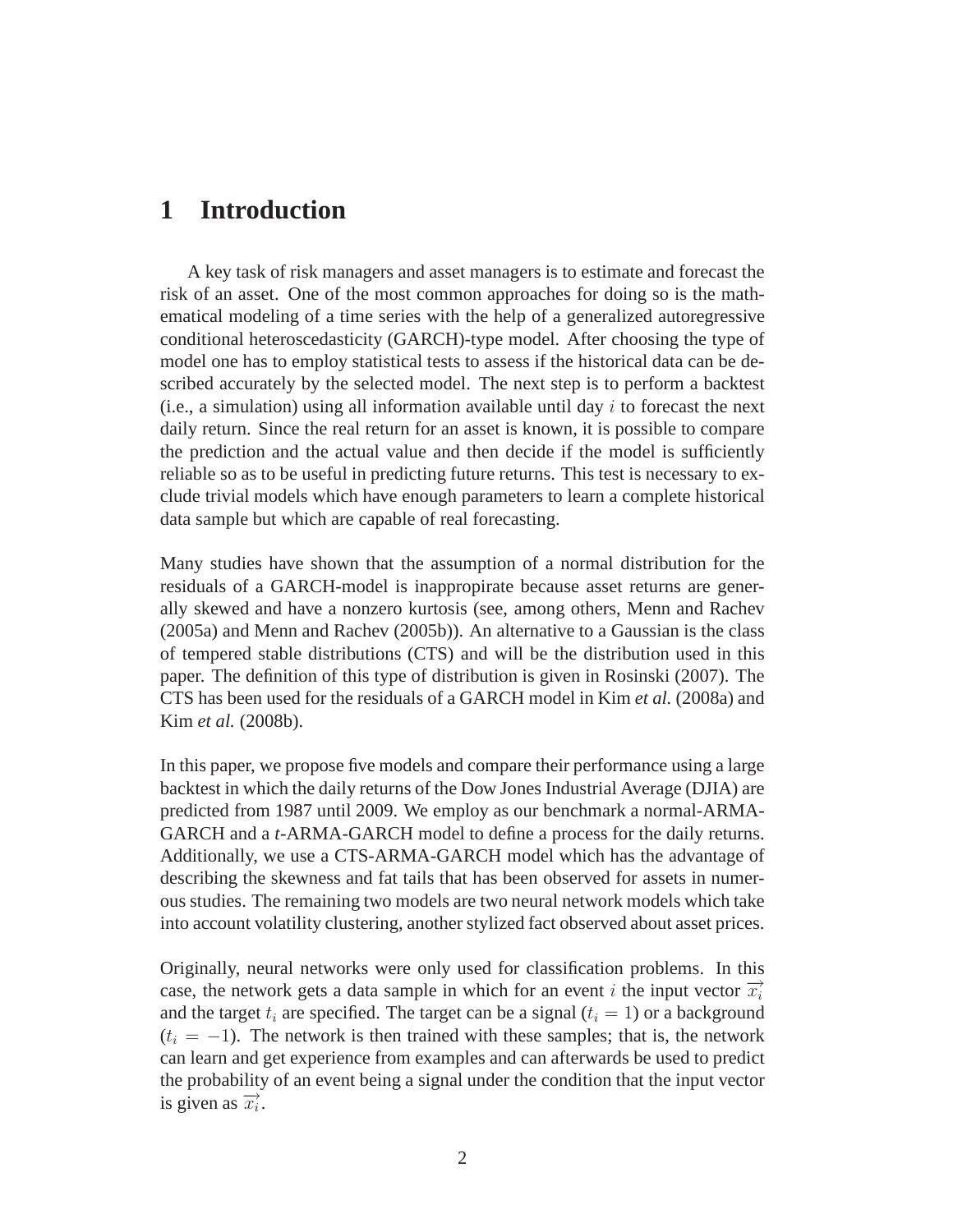Neural networks are especially useful when there is a large number of historical events in which an input vector and a target variable are provided. They can approximate a universal function by an arbitrary grade of acuracy (see among others Irie and Miyake (1988)) and therefore it is possible to learn nonlinear correlations between input variables and target. Although neural networks were originally used for classification problems, the problem with a time series of daily returns is that we cannot define a return as a signal or a background because the returns are continuous and cannot be described by a binary decision. In Weigend and Srivastava (1995) and Feindt (2004), this problem was solved using several output nodes. While in Weigend and Srivastava (1995) they used the output nodes to model the probability density function (pdf), in Feindt (2004) they fit the cumulative distribution function (cdf). With this improvement, it is possible to predict a conditional probability density function for the return of an asset given some information at day  $i$ . The output of the neural network is given by random numbers which are generated from the pdf. These random numbers are fitted by a CTS distribution which is used to define a stochastic process. If one has defined the process, a risk-neutral process can be found so that the model can be used within the framework of arbitrage pricing theory Kim *et al.* (2008a).

The aim of this paper is to show how a neural network model can be used as an alternative to GARCH models. In Section 2 we explain the details of the neural network model and in Section 3 we explain the CTS distribution. How to construct a reasonable backtest is provided in Section 4. In Section 5 we discuss the results of our neural network model and compare them to the three ARMA-GARCH models. Section 6 concludes the paper. A brief introduction to the NeuroBayes<sup>1</sup> software that is used to generate our results is provided in the appendix.

# **2 The neural network model**

The goal in designing a risk management methodology using a neural network is to be able to predict the probability density function for the daily DJIA return  $f(r_i|\vec{x})$ . To do so requires several steps which we discuss here.

<sup>&</sup>lt;sup>1</sup>Developed by Phi-T<sup>®</sup> Physics Information Technologies GmbH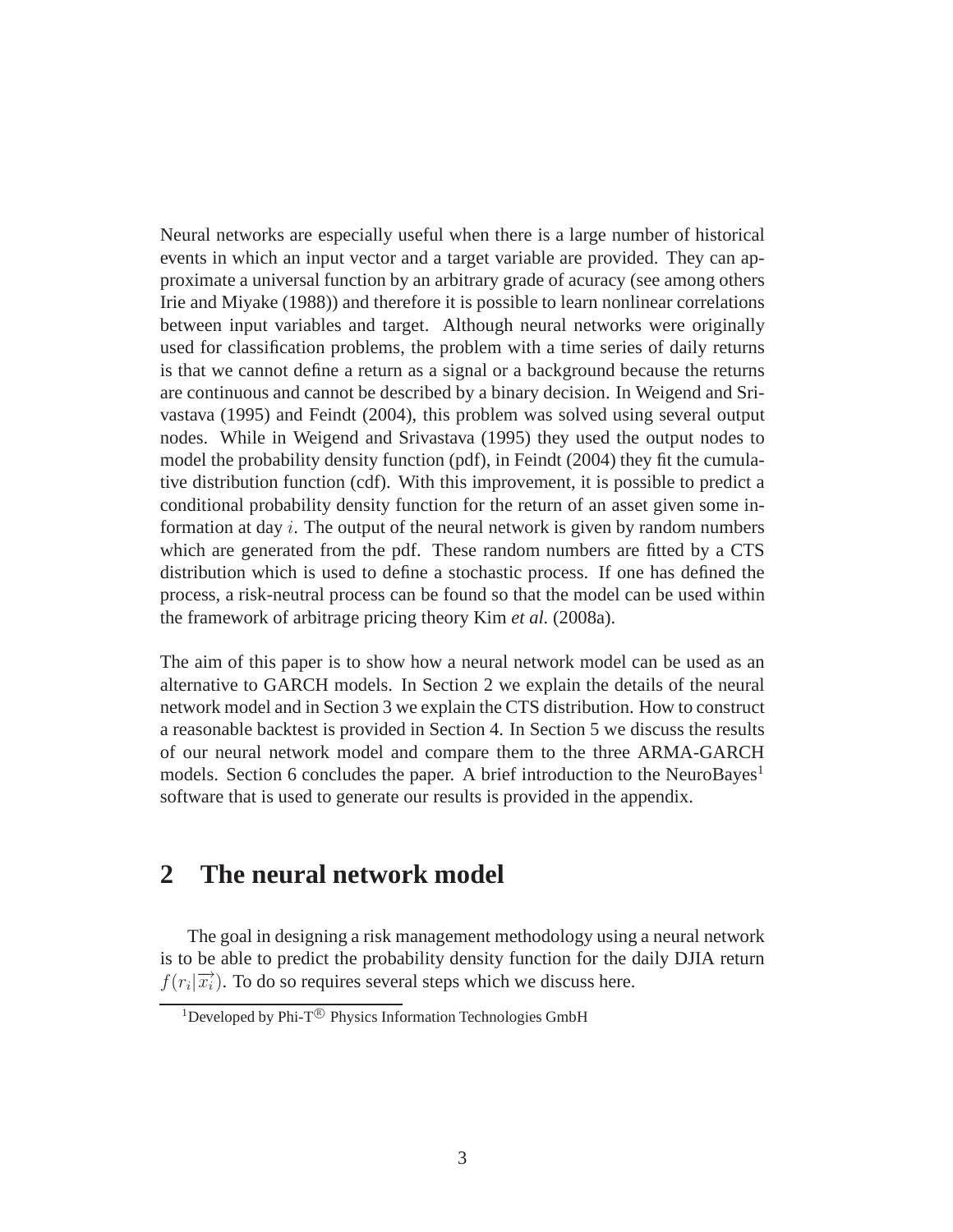## **2.1 Definition of the target**

First, a target variable for the network must be defined. It is easier for the network to learn a distribution which does not have extreme outliers. Therefore, the idea is not to use directly the return as a target variable. Instead, a transformed return must be computed. That means if we would like to predict the return, we would get the density of the transformed return from the neural network. Then a back transformation from this target variable must be computed in order to obtain the return again.

The transformation just normalizes the daily returns. This is done by dividing the daily returns by volatility. So we have

$$
\tilde{r}_i = \log\left(\frac{\text{close}_{i+1}}{\text{close}_i}\right) \frac{\sqrt{253}}{\sigma_i} \tag{1}
$$

where  $\sigma_i$  is an estimate for the yearly volatility derived from the daily history of the DJIA, including the close of day  $i$ . Failure to normalize the returns means that the neural network would also have to learn the volatility clustering, which is not easy.

It is important to note that  $\sigma_i$  only includes information up to day i which means that no information of the future is included. If we had included information of the future in the volatility, we would have had to predict the distribution of the return and the distribution of the volatility. That means it is best to define a target which has similar properties for each and every day but which does not include more than one variable which embodies future information.

The target is then defined by

$$
t_i = \tilde{r_i} \tag{2}
$$

## **2.2 Definition of the input vector**

In the second step the input vector from which the network can learn the conditional probability density function must be defined. We take into account for the daily returns of the DJIA the open, high, low, and close, and from these data we construct input variables for every trading day. For example at day  $i$  complete information of the past up to day  $i$  can be used. That means the latest information we use is given by the close, open, high, and low of day  $i$ . From the time series up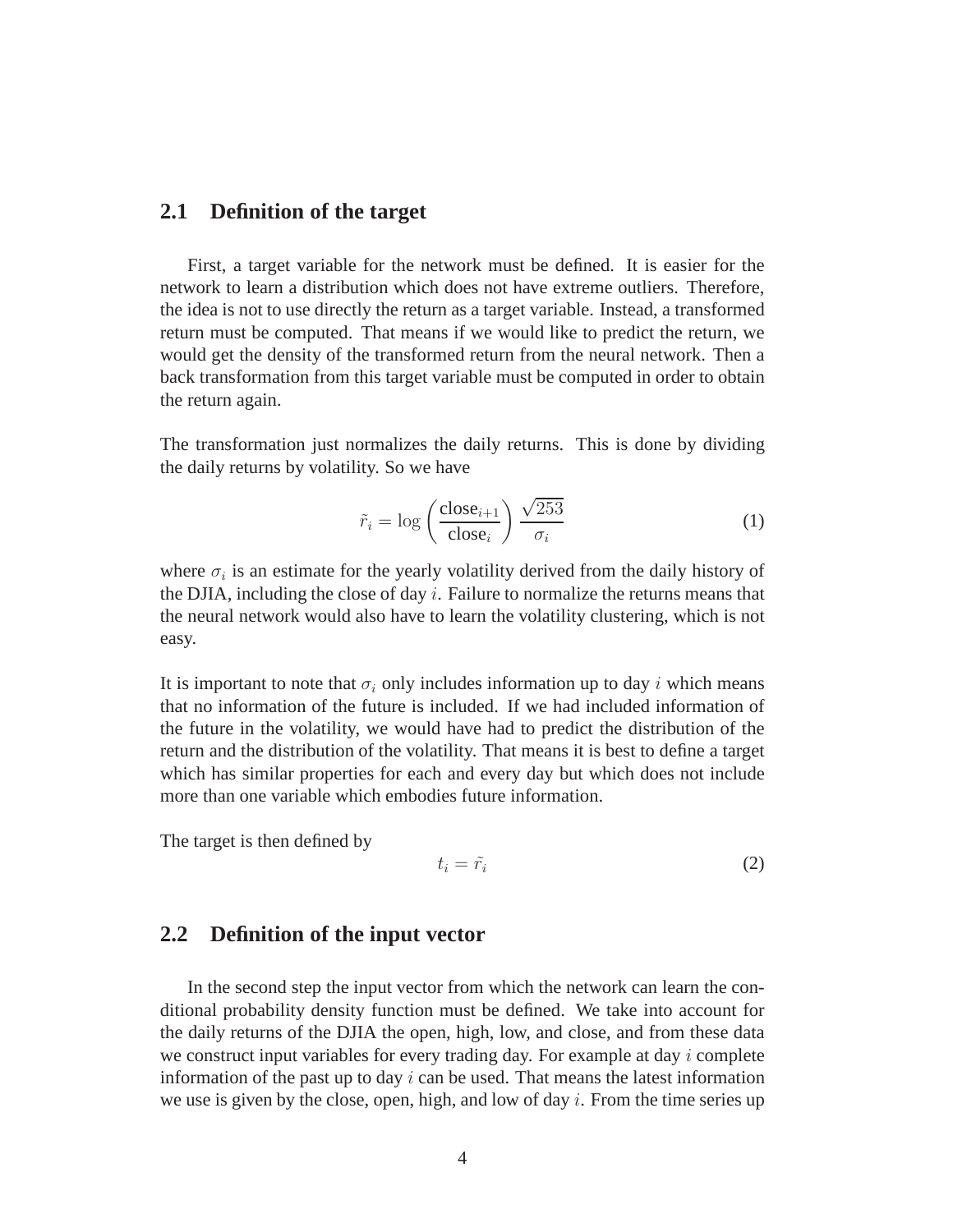to day  $i$  we construct 51 input variables for the neural network. These input variables include many well-known technical indicators which can be found in Colby (2002) and Achelis (2000). In addition, we also use variables we constructed (e.g., coefficients of wavelets or combined variables of technical indicators).<sup>2</sup> The input variables for the neural network models computed by using different time series algorithms of Phi-T $^{\circledR}$  are:

- 14 variables from wavelet analysis
- 12 variables constructed from combinations of  $high_i, low_i, close_i, open_i$ , high<sub>i−1</sub>, low<sub>i−1</sub>, close<sub>i−1</sub>, open<sub>i−1</sub>
- 6 variables constructed from  $close_i$ , ...,  $close_{i-k}$
- 6 different volatilities (using moving averages, exponential moving averages, Wilder's volatility)
- 4 relative strength indices defined on different time intervals
- 4 different combinations of moving averages defined on different time intervals
- 2 variables which include different stochastic oscillators
- 1 variable using Bollinger bands
- 1 variable constructed from the Moving Average Convergence/Divergence indicator
- 1 variable using Williams %R indicator

## **2.3 How to forecast daily returns**

After defining the input vector and the target, we can train our network and try to predict future returns. We would like to have a prediction for

$$
r_i = \log\left(\frac{\text{close}_{i+1}}{\text{close}_i}\right) \tag{3}
$$

That means close<sub>i+1</sub> is future information and close<sub>i</sub> is known. But we also know high, low, and open of day  $i$ . That means we can use all data in our sample up

<sup>&</sup>lt;sup>2</sup>The variables are used in a commercial model at Phi- $T^{\textcircled{e}}$  and cannot be described in detail due to their proprietary nature.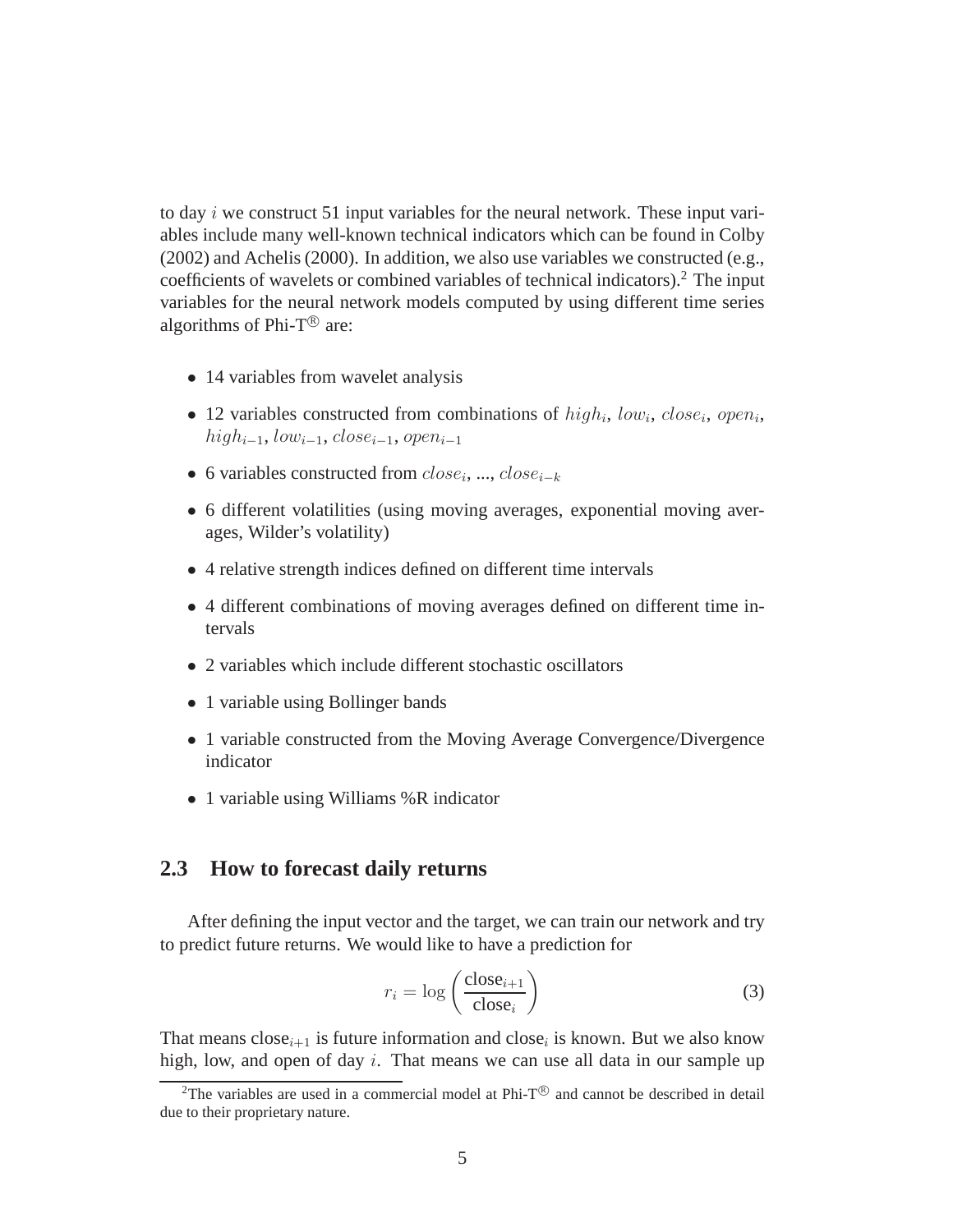to day  $i$  to train the network and adjust its weights. Then we compute the input vector  $\overrightarrow{x_i}$ . We insert this input vector into the network and get a forecast for  $t_i$ which is defined in (2).

The NeuroBayes software is able to predict random numbers of  $t_i$ , so we have to do the back transformation of (1) to get the density for  $r_i$ .

## **3 The classical tempered stable distribution**

From the NeuroBayes software we get a prediction of the probability density function of the daily DJIA return. But without defining a stochastic process, we are not able to define a risk-neutral process. For this purpose we fit a classical tempered stable distribution to the random numbers generated by NeuroBayes. In this way, we can define a stochastic process. In Kim *et al.* (2009) the classical tempered stable distribution is reviewed including a proof that there exists an equivalent martingale measure. Consequently, we are operating in the framework of the arbitrage pricing theory (APT).

In this section we summarize what we need to understand in order to use the classical tempered stable distribution. First, let's provide the definition of a CTS:

*An infinitely divisible random variable X is said to follow the classical tempered stable distribution if its characteristic function is given by*

$$
\Phi_X(u; \alpha, C_1, C_2, \lambda_+, \lambda_-, m) =
$$
  
\n
$$
\exp(ium + C_1\Gamma(-\alpha)((\lambda_+ - iu)^{\alpha} - \lambda_+^{\alpha})
$$
  
\n
$$
+ C_2\Gamma(-\alpha)((\lambda_- + iu)^{\alpha} - \lambda_-^{\alpha}))
$$

*where*  $C_1, C_2, \lambda_+, \lambda_- > 0$ ,  $\alpha \in (0, 2)$  *and*  $m \in \mathbb{R}$ *. A Lévy process induced from the CTS distribution is called a classical tempered stable process with parameters*  $(C_1, C_2, \lambda_+, \lambda_-, m)$ .

If

$$
C = C_1 = C_2 = (\Gamma(2 - \alpha)(\lambda_+^{\alpha - 2} + \lambda_-^{\alpha - 2}))^{-1}
$$
 (4)

$$
m = -\Gamma(1 - \alpha)(C_1 \lambda_+^{\alpha - 1} - C_2 \lambda_-^{\alpha - 1})
$$
\n(5)

is fulfilled then  $X \sim \text{CTS}(\alpha, C_1, C_2, \lambda_+, \lambda_-, m)$  has zero mean and unit variance and we call X the *standard CTS distribution* denoted by stdCTS( $\tilde{\alpha}, \tilde{\lambda}_+, \tilde{\lambda}_-$ ) where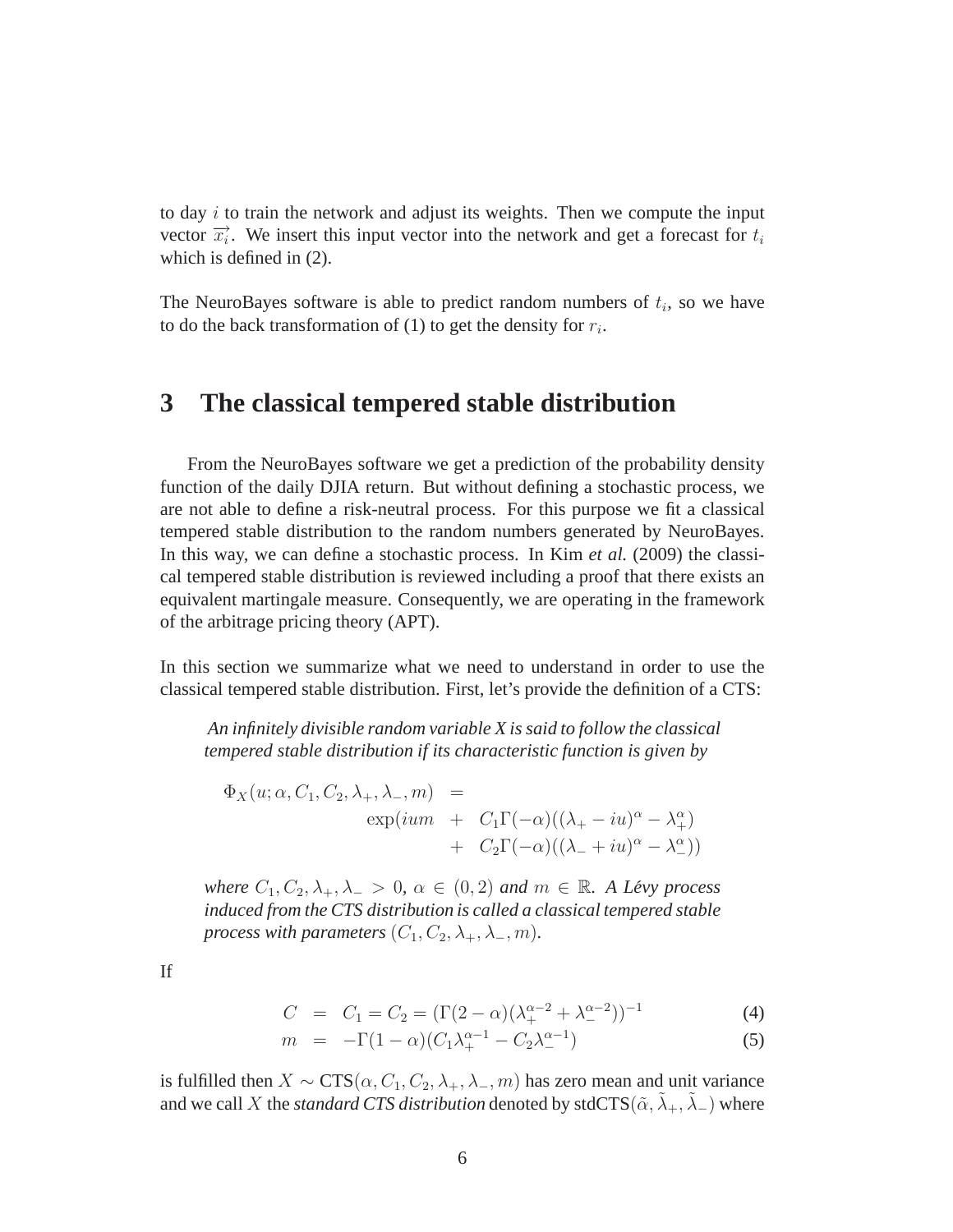we use the tilde to symbolize the parameters of the standard CTS distibution.

If we use the definition of the characteristic function in (4) we can define the cumulants  $c_n(X) := \frac{1}{i^n} \frac{d^n}{du^n} \log(E[e^{iuX}])$ :

$$
c_n(X) = \begin{cases} m + \Gamma(1 - \alpha)(C_1 \lambda_+^{\alpha - 1} - C_2 \lambda_-^{\alpha - 1}), & \text{for } n = 1\\ \Gamma(n - \alpha)(C_1 \lambda_+^{\alpha - n} + (-1)^n C_2 \lambda_-^{\alpha - n}), & \text{for } n = 2, 3, ... \end{cases}
$$
(6)

We use NeuroBayes to obtain random numbers of the returns and normalize them by the transformation

$$
\tilde{r}_i = \frac{r_i - \mu_i}{\sigma_i}
$$

where *i* denotes the day in the time series,  $\mu_i$  is the mean of the random numbers, and  $\sigma_i$  is the root mean square. We fit the stdCTS probability density function to the transformed random variables  $r_i$ , so we have to estimate the parameters  $(\tilde{\alpha}, \tilde{\lambda}_+, \tilde{\lambda}_-)$ . The fit is done using maximum likelihood maximization where the pdf is computed by Fast Fourier Transformation (FFT).

After estimating the three parameters, we get the parameters of the non-normalized CTS distribution using

$$
\alpha = \tilde{\alpha}
$$
  
\n
$$
C = \sigma^{\tilde{\alpha}} \tilde{C}
$$
  
\n
$$
\lambda_{+} = \frac{\tilde{\lambda}_{+}}{\sigma}
$$
  
\n
$$
\lambda_{-} = \frac{\tilde{\lambda}_{-}}{\sigma}
$$
  
\n
$$
m = \mu
$$
 (7)

where  $\tilde{C}$  is defined in (4) using the parameters  $(\tilde{\alpha}, \tilde{\lambda}_+, \tilde{\lambda}_-)$ . These transformations can easily be proven by using the definition of the cumulants in (6).

# **4 ARMA-GARCH models**

In this section we describe the ARMA-GARCH models which we use in the backtest to compare with the neural network models. In an ARMA(p, q)-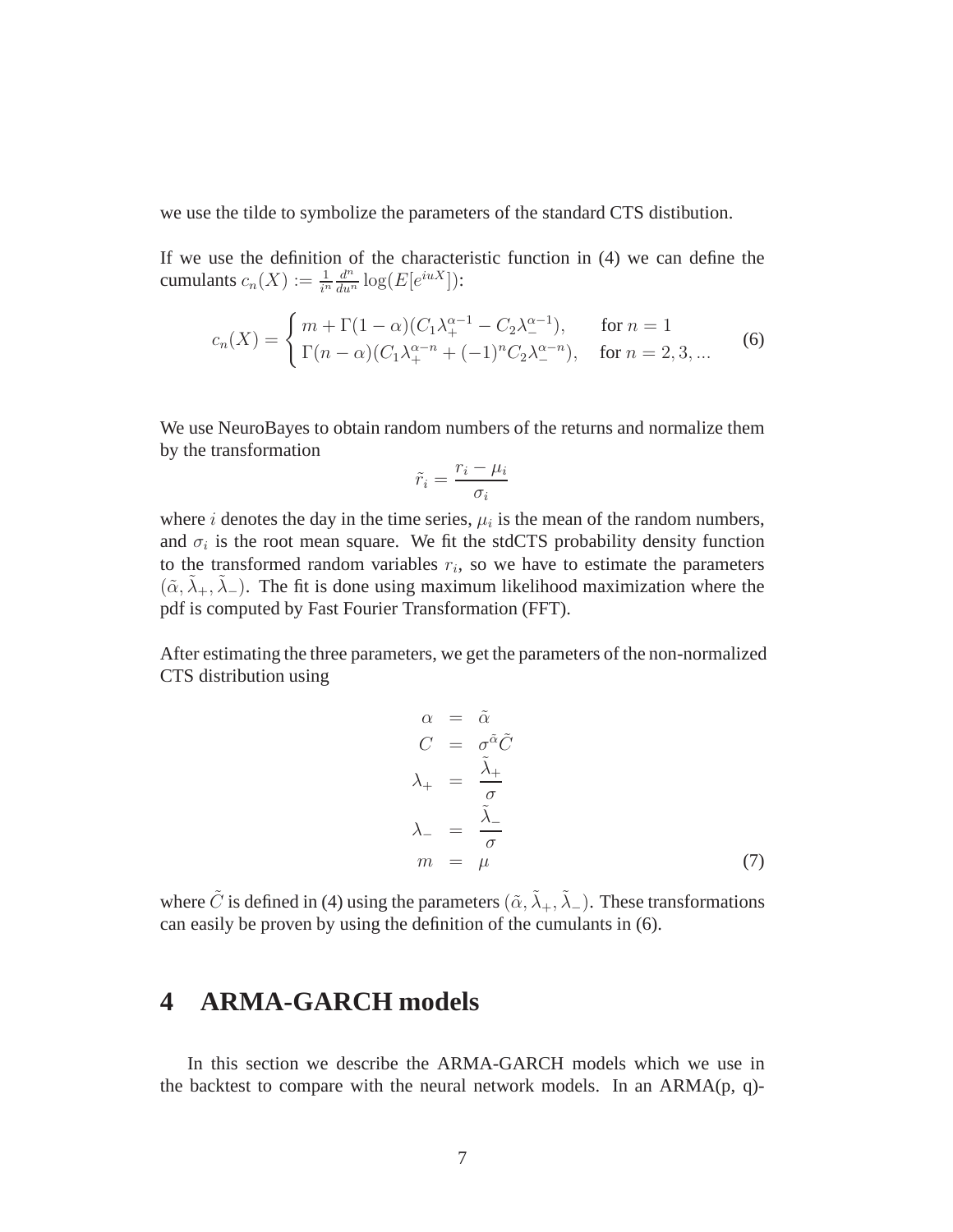GARCH(r, s) model the log-returns are assumed to have the following dynamic:

$$
y_{t} = \sum_{i=1}^{p} a_{i} y_{t-i} + \sum_{i=1}^{q} b_{i} \epsilon_{t-i} + \epsilon_{t} \sigma_{t}
$$

where  $y_t = \log(r_t)$  and the residuals  $\epsilon_t$  are independent and identically distributed and defined by

$$
\epsilon_t^2 = \alpha_0 + \sum_{i=1}^r \alpha_i \sigma_{t-i}^2 \epsilon_{t-i}^2 + \sum_{i=1}^s \beta_i \epsilon_{t-i}^2
$$

In the *t*-ARMA-GARCH model, the residuals follow a Student *t*-distribution while in the normal-ARMA-GARCH model they are assumed to be normally distributed. In the case of the CTS-ARMA-GARCH model, we use the classical tempered stable distribution which was discussed in Section 3.

When working with the CTS-ARMA-GARCH models, the first step is to fit the normal-ARMA-GARCH model to the time series to obtain the parameters  $a_i$ ,  $b_i$ ,  $\alpha_0$ ,  $\alpha_i$ , and  $\beta_i$ . In the second step, we fit the standard classical tempered distribution to estimate the parameters  $\tilde{\alpha}$ ,  $\tilde{\lambda}_+$ , and  $\tilde{\lambda}_-$ . Maximum likelihood estimation is used to obtain the fits.

## **5 How to define a reasonable backtest**

In backtesting our model, we encounter the problem of forecasting a probability density function for one event while having only one actual realization of that event. The forecasted density is dependent on the input vector which we insert in the neural network which again depends on day  $i$ . That means that the density itself is also dependent on day i.

One generally accepted possibility to check the forecasted densities is to count exceedences of the return with respect to a specific quantile. In this case the most common choices for the quantile are  $1\%$  or  $5\%$ . The idea is then that in an infinitely large sample, the exceedences of the actual return with respect to the  $1\%$ quantile of the forecasted distribution should converge to the actual probability  $(i.e., to 1\%)$ . But if we only looked at this quantile, we would fail to be using most of the statistics. So it would be much more reasonable to look at many quantiles.

When counting the exceedences what we basically do is forecast the density of an event and measure its actual return of it. Then the cdf of the actual return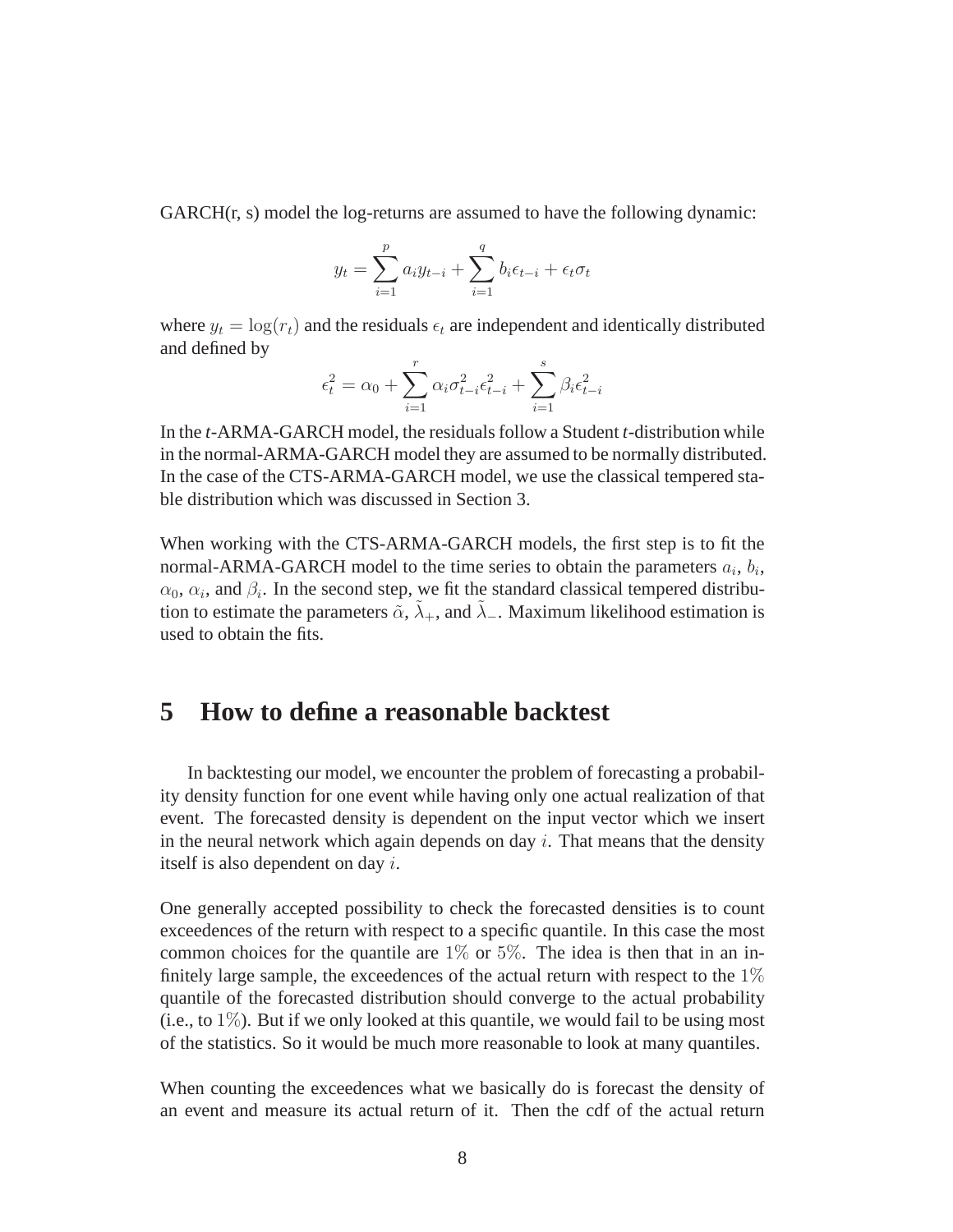which is defined in the interval  $[0, 1]$  can be computed. The pdf is dependent on the event but the cdf for the actual returns  $z_i$  should always be a uniform distribution independent of the chosen event; that is,

$$
z_i = \int_{-\infty}^{r_{actual}^{(i)}} dr \ f(r|\overrightarrow{x_i}) \quad z_i \in [0, 1]
$$
 (8)

Therefore, it is reasonable to check if the cdf of the actual event results in a uniform distribution (if all quantiles of our forecasted distribution are correct). For a further discussion, see Campbell (2006) and the references therein.

So far we explained how we can test if our density is correct, but we still have not quantified how we really measure whether the cdf of the actual returns is uniform and how we can compare different models. For this purpose, we turn to the Kolmogorov-Smirnov and the Anderson-Darling tests. The basic idea in both tests is the same. One involves computing the theoretical cdf of the actual returns and the empirical cdf and then takes the maximal distance between them. This distance is a random variable on which one can decide if the model is accepted or rejected. The Anderson-Darling test works in the same way but one assigns a higher weight to the correctness of the tails.

The same idea is improved upon in a methodology suggested by RiskMetrics (see Zumbach (2006)). The methodology involves first introducing the variable

$$
\delta(z) = \text{cdf}_{emp.}(z) - z \qquad z \in [0, 1] \tag{9}
$$

which is the difference between the empirical and the theoretical cdfs. If the model is correct,  $\delta(z)$  should converge to 0 for all values of z for an infinitely large sample. So one possibility to compare different models is to plot  $\delta(z)$  with the better model being the one with the smaller absolute values for the deltas.

The second suggestion by RiskMetrics is to construct a scalar from the computed deltas which is a measure for the correctness of the entire cdf. For this purpose the variable  $d_p$  is introduced where p is a parameter with which different weight can be given to the tails

$$
d_p = \int_0^1 dz \mid \delta_p(z) \mid \tag{10}
$$

and  $\delta_p$  is given by

$$
\delta_p(z) = \delta(z)(p+1)2^p \mid z - \frac{1}{2} \mid^p \tag{11}
$$

If  $p = 0$ , this is just the integral over all absolute values of  $\delta(z)$ . The larger the computed  $p$ , the greater the importance of describing the tails accurately.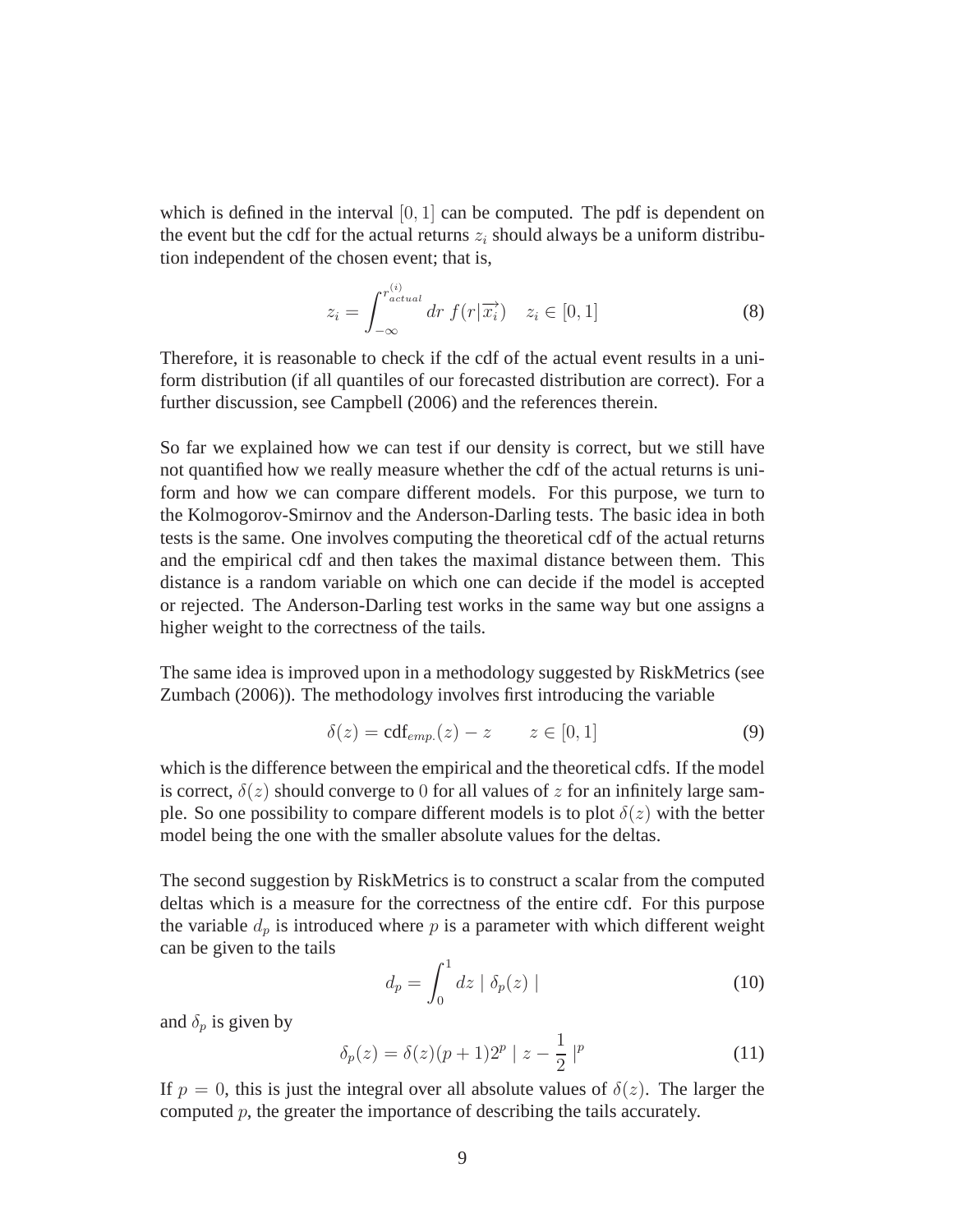# **6 Results of the backtest and comparison with different GARCH models**

In this section, we present the results of the backtest. First, we downloaded all available data (1930-2009) for the time series for the Dow Jones Industrial Index (DJIA) from www.finance.yahoo.com. For the forecast we chose the years from 1987 until 2009. Our selection of 1987 was because it included Black Monday (October 19, 1987), the largest one day decline in the DJIA in stock market history since 1929.

We use all data up to the last day in 1986 and train our neural network to adjust the parameters. We predict the pdf for the first return in 1987 and compute the cdf of the actual return as described in the previous section. The next step is to predict the second return. In principle, we now have one more event in the historical data (the first return in 1987). That means we could train the network again with the same data sample as in the first training plus this event. Since the computational effort would be quite large if we did a new training for each trading day, we decided to compromise by doing a new training after one month has passed. That means to predict January 1987, we use a training which includes data from 1930 until December 1986. After this month, we train the network again with data from 1930 until the end of January 1987 and so on.

The backtest is done for the following five models:

- 1. *normal-ARMA-GARCH*: ARMA(1,1)-GARCH(1,1) model with standard normal distributed innovations
- 2. *t-ARMA-GARCH*: ARMA(1,1)-GARCH(1,1) model with *t*-distributed innovations
- 3. *EWMA-CTS-nn*: Neural network with exponentially weighted moving average volatility in the definition of the target and a fit of a CTS-distribution to the output of the network
- 4. *GARCH-CTS-nn*: Neural network with historical volatility from normal-ARMA-GARCH in the definition of the target and a fit of a CTS-distribution to the output of the network
- 5. *CTS-ARMA-GARCH*: ARMA(1,1)-GARCH(1,1) model with classical tempered stable distributed innovations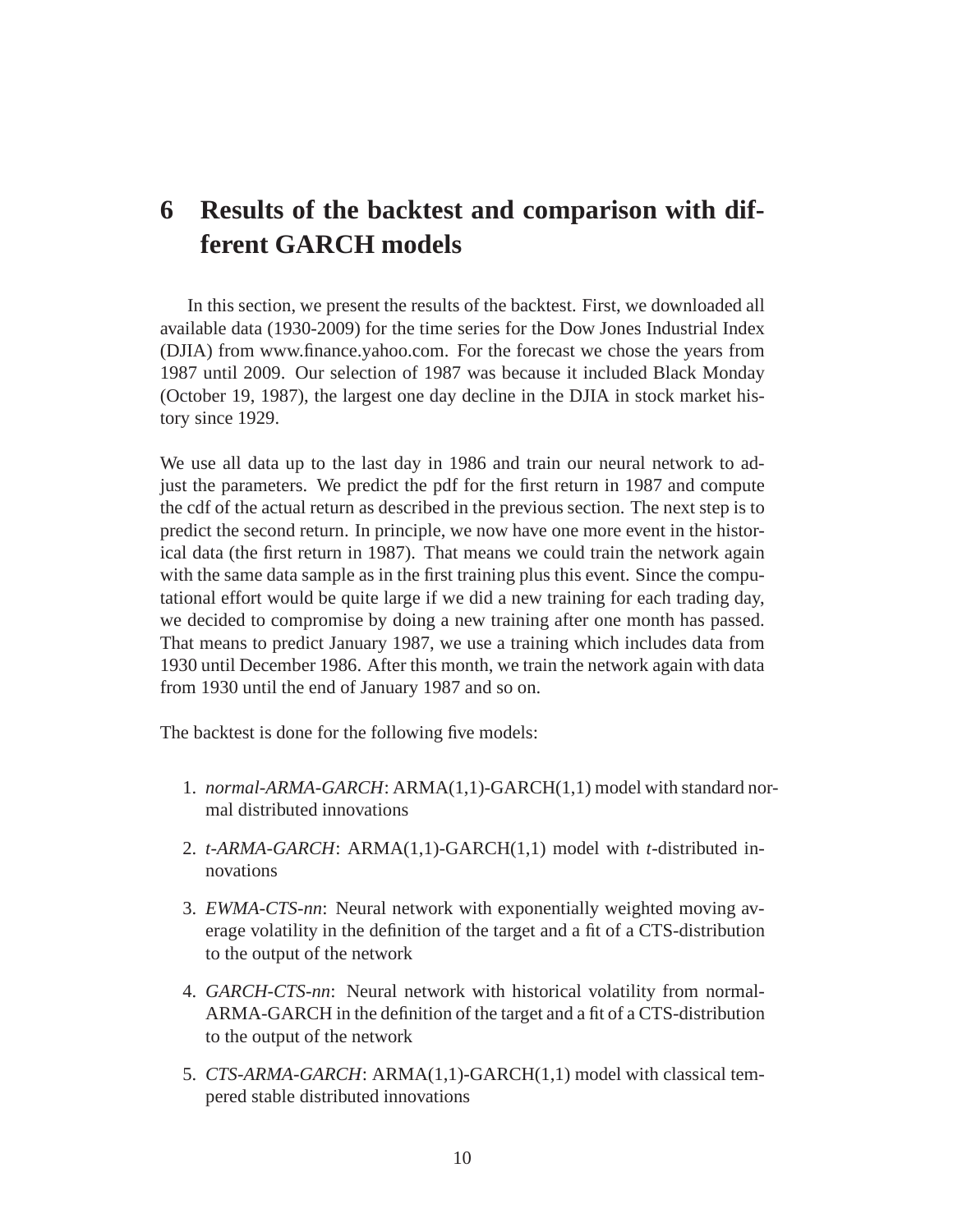In the GARCH-models, the computational costs are low and the estimation of the parameters is done for every trading day.

In Section 5 we explained that the distribution of the cdf of the actual returns should be a uniform distribution if the model were acceptable. Therefore, we compare these plots for our different models. In Figure 1 we can see the results for the normal-ARMA-GARCH model and the *t*-ARMA-GARCH model. As expected, the cdf of the tails of the actual returns is much heavier than that predicted by the normal distribution. In particular, the large losses are not described very well. In the central area there are more events than described by the normal distribution.

In case of the *t*-ARMA-GARCH model, the tails (especially the right tails) seem to be too fat while the central area is underestimated as observed for the normal-ARMA-GARCH model. The missing property of both models is skewness. But assets exhibit the typical property of being skewed to the left.

The results of the neural network models are presented in Figure 2. We can see immediately that the distributions are quite uniform and that the central area and the fat tails are described well. The asymmetry which can be seen in the plots of the two GARCH models studied does not appear in the neural network models.

In case of the CTS-ARMA-GARCH model (see Figure 3), the cumulative distribution of the actual return is also quite uniform and the tails and the asymmetry are described well.

The quantile-quantile-plots of the cdf distribution of the actual return are presented in the Figures 4, 5, and 6. Again we can see that the asymmetry is a very important missing property of the normal-ARMA-GARCH and the *t*-ARMA-GARCH model.

Next we compare the  $\delta_p$ 's, defined in (11) to quantify the forecasting abilities of the different models. For  $p = 0$ , no special weight is given to the tails and we end up with Figure 7. These are just the differences between the theoretical and empirical cdfs. Again we see that the normal-ARMA-GARCH and the *t*-ARMA-GARCH models are comparable while both neural network models and the CTS-ARMA-GARCH model are much better because the absolute differences between the theoretical and the empirical cdf are much smaller.

To investigate the tail properties of the models, we follow RiskMetrics and plot  $\delta_p$  defined in (11) for  $p = 32$  (see Figures 8 and 9). Again we see that the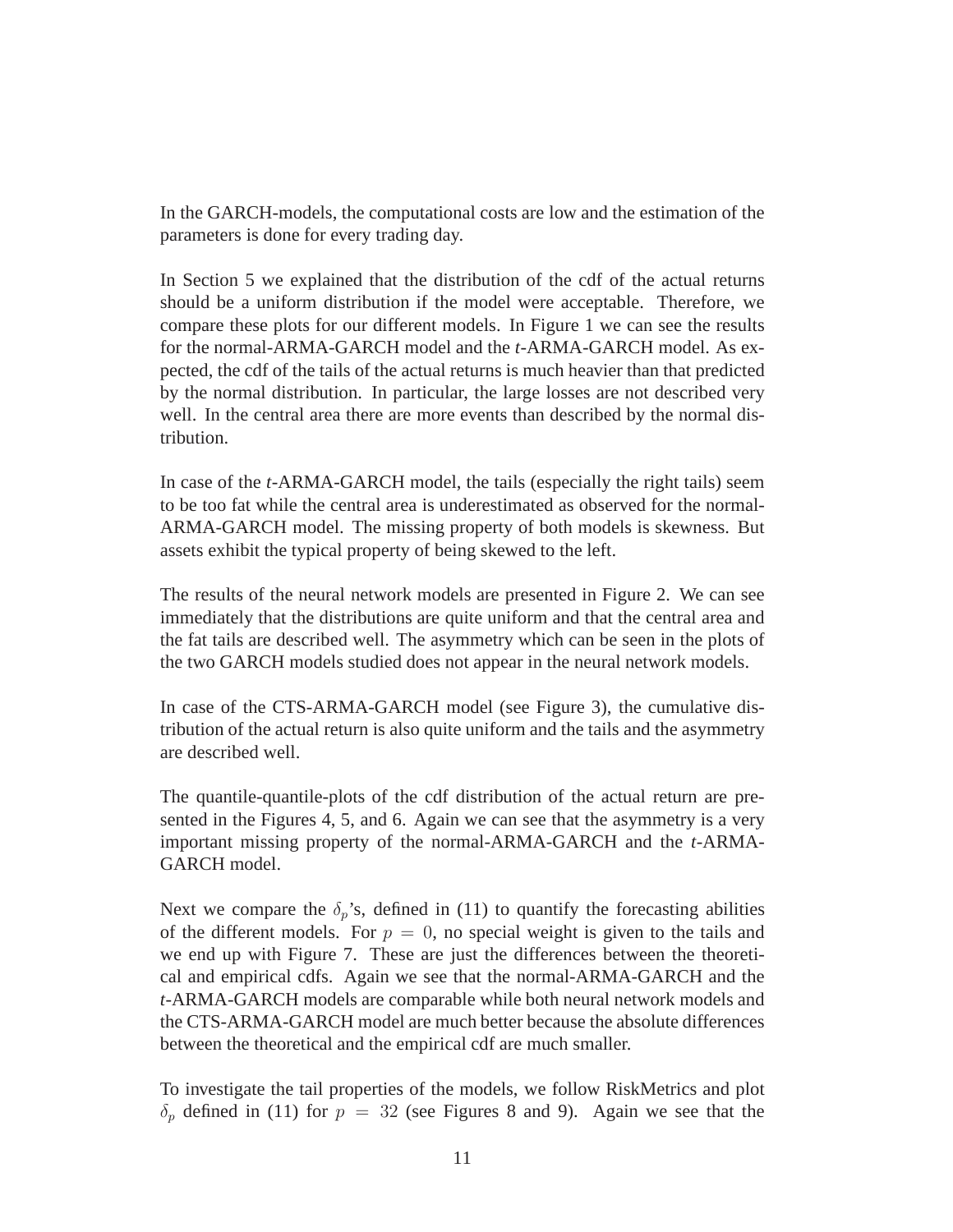left tail of the normal-ARMA-GARCH model is not heavy enough while the *t*-ARMA-GARCH model has a left tail that is too heavy. For the left tail the CTS-ARMA-GARCH model is the best one while the right tail is described best by the GARCH-CTS-nn model.

In order to have a scalar which characterizes the complete model we followed again RiskMetrics and computed  $d_0$  and  $d_{32}$  as defined in (10). The results are reported in Table 1. Note that  $d_0$  and  $d_{32}$  are both random numbers which include a statistical uncertainty. Again, we see that both neural network models and the CTS-ARMA-GARCH model clearly outperform the normal-ARMA-GARCH and the *t*-ARMA-GARCH models. The central area is similar in both neural network models and the CTS-ARMA-GARCH model, while the tails are described best in the GARCH-CTS-nn model and the CTS-ARMA-GARCH model. The GARCH-CTS-nn model is even slightly better than the EWMA-CTS-nn model.

In order to see how well the models perform in different time intervals, we computed  $d_0$  and  $d_{32}$  for every year. The results are summarized in Table 2 and Table 3. The normal-ARMA-GARCH model is the worst performing model for the estimation of the tails while the *t*-ARMA-GARCH does not perform well in the central area. From this analysis we see that in general one should use advanced neural network models as well as advanced ARMA-GARCH models (such as CTS-ARMA-GARCH) to forecast the risk of an asset.

The markets in the years 2007 and 2008 were dominated by the financial crisis popularly referred to as the subprime mortgage crisis. Therefore, we plot the 1% value-at-risk (VaR) measure of all models in Figures 10 to 14. Especially in September and October 2008, the tail losses increased dramatically. The black dots symbolize the VaR violations. Again we see that the tails in the normal-ARMA-GARCH model are too thin while they are extremely fat in the *t*-ARMA-GARCH model.

We summarize these violations in Table 4. The numbers of violations that are bolded are consistent with the 95% confidence interval of the Kupiec test (Kupiec (1995)). In this test we would reject the normal-ARMA-GARCH model for both years and both neural network models for the year 2007, while we would accept the *t*-ARMA-GARCH and the CTS-ARMA-GARCH model. <sup>3</sup>

<sup>&</sup>lt;sup>3</sup>A natural question to ask is why the neural network models were not able to outperform the CTS-ARMA-GARCH model. To answer this question, one has to understand how the NeuroBayes software is able to create a pdf without assuming an analytical function. In principle, NeuroBayes reconstructs the cdf from a neural network with 20 output nodes. But using 20 nodes means that it is necessary to approximate the cdf between the nodes, adding further uncertainty to the model.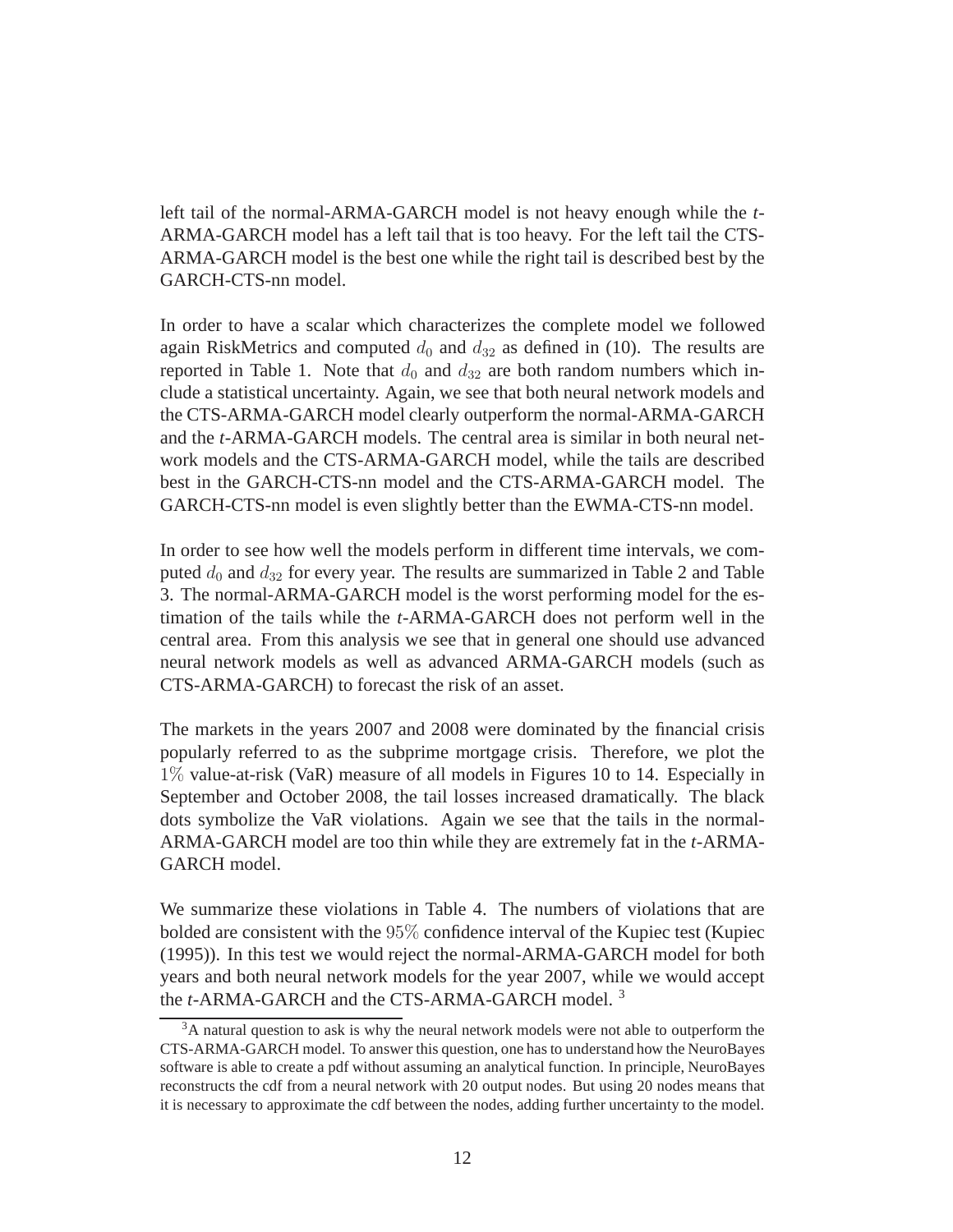# **7 Conclusions**

Forecasting time series is one of the most important tasks in finance. One of the most common approaches for forecasting is the application of GARCH models in which one has to explicitly assume a probability density function for the residuals explicitly. This is not necessary when employing neural network models since the network can learn the probability density function based on historical data. In order to make sure that modeling is with the APT framework, we fitted a classical tempered stable distribution to the output of the neural network.

In a large backtest with a time span of more than 20 years, our results show that our neural network model is able to forecast the time series of the DJIA with amazing precision and that it can outperform a *t*-ARMA-GARCH and a normal-ARMA-GARCH model. Our findings suggest that the neural network produces a similar prediction in the central area and in the tails, and the results are comparable to the results of a CTS-ARMA-GARCH model.

The forecasting abilities of a model is dependent on the time horizon which is used for the backtest. There is no universal model which performs well over every time period. When forecasting the risk of an asset one should use different advanced neural network models as well as advanced ARMA-GARCH models (such as CTS-ARMA-GARCH).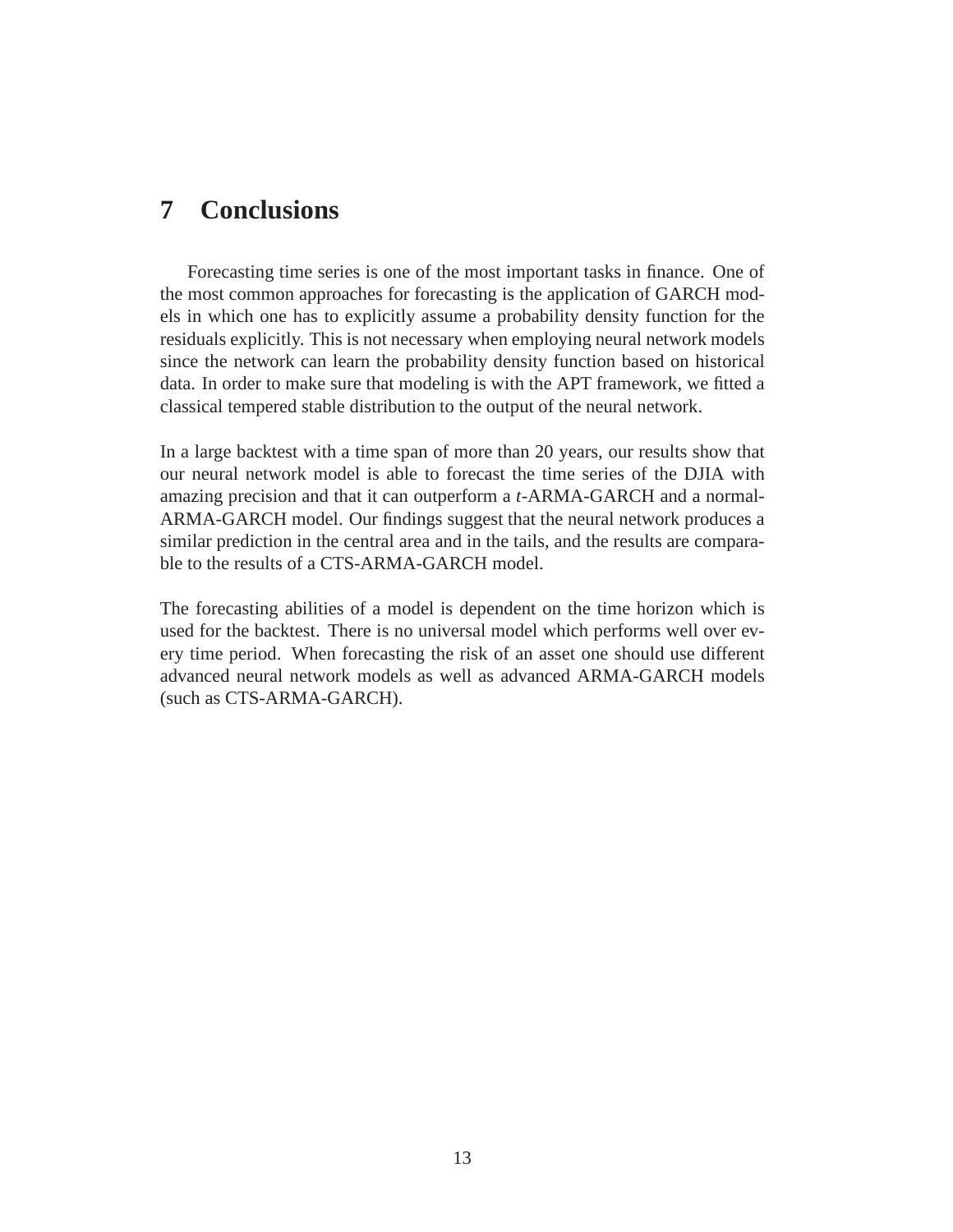# **A The NeuroBayes software**

The NeuroBayes<sup>4</sup> software is based on the idea of neural networks. We summarize the most important ideas of the package:

- The input variables are fitted by robust splines to regularize statistical irrelevant ourliers. Here the user has to assign a so called preprocessing flag to every input variable. The flag specifies the variable being discrete or continuous and the type of fit which is used. The fitted variables are used in the neural network.
- NeuroBayes uses the variable which has the highest correlation to the target and rotates the remaining variables in a way which ensures that this part of the information is removed from the rest of the variables. Then it proceeds stepwise with the rest of the variables. Without this algorithm the same information would be used again and again which would have no statistical relevance and would lead to overtraining.
- The pdf is constructed from a neural network with 20 output nodes which are used for a classification problem. This introduces a discretization error but it has the advantage of using a nonparametrical pdf.

For further information, especially about the density construction, see Feindt (2004).

<sup>&</sup>lt;sup>4</sup>Developed by Phi-T<sup>®</sup> Physics Information Technologies GmbH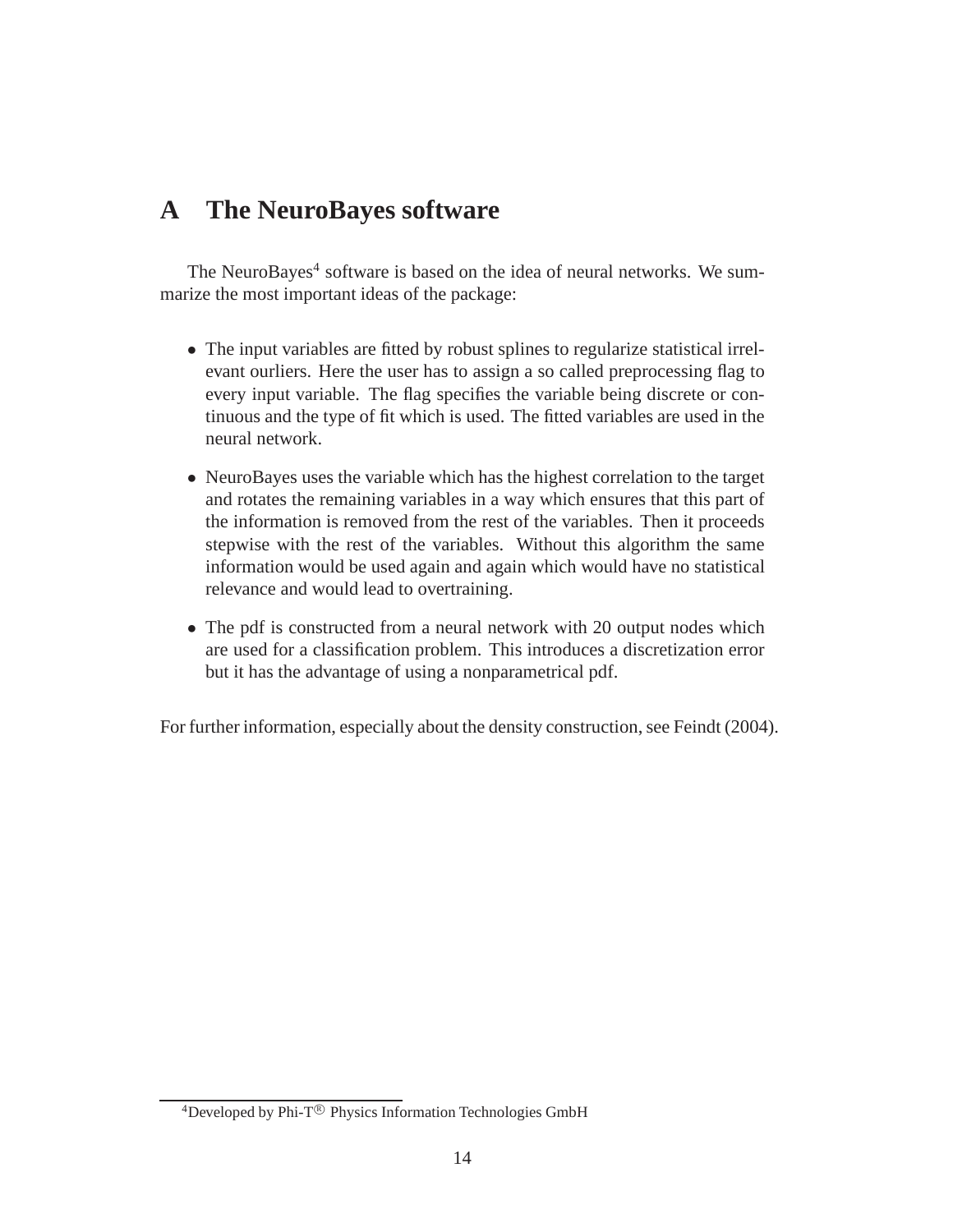# **References**

Achelis, S. B. (2000). *Technical Analysis from A to Z*. McGraw-Hill.

- Campbell, S. D. (2006). A review of backtesting and backtesting procedures. *Journal of Risk*.
- Colby, R. W. (2002). *The Encyclopedia Of Technical Market Indicators*. McGraw-Hill.
- Feindt, M. (2004). A Neural Bayesian Estimator for Conditional Probability Densities, http://www.citebase.org/abstract?id=oai:arXiv.org:physics/0402093.
- Irie, B. and Miyake, S. (1988). Capabilities of three-layered perceptrons, Proceedings of the IEEE International Conference of Neural Networks.
- Kim, Y. S., Rachev, S. T., Bianchi, M. L., and Fabozzi, F. J. (2008a). Financial market models with Lévy processes and time-varying volatility. *Journal of Banking and Finance*, *32*(7), 1363–1378.
- Kim, Y. S., Rachev, S. T., Bianchi, M. L., and Fabozzi, F. J. (2009). Tempered stable and tempered infinitely divisible GARCH models. Technical report, Chair of Econometrics, Statistics and Mathematical Finance School of Economics and Business Engineering University of Karlsruhe (https://www.statistik.unikarlsruhe.de/download/doc secure1/RDTS-GARCH-MathFin.pdf).
- Kim, Y. S., Rachev, S. T., Chung, D. M., and Bianchi, M. L. (2008b). The modified tempered stable distribution, GARCH-models and option pricing. *Forthcoming in Probability and Mathematical Statistics*.
- Kupiec, P. (1995). Techniques for verifying the accuracy of risk measurement models. *Journal of Derivatives*.
- Menn, C. and Rachev, S. T. (2005a). A garch option pricing model with [alpha] stable innovations. *European Journal of Operational Research*, *163*(1), 201– 209.
- Menn, C. and Rachev, S. T. (2005b). Smoothly truncated stable distributions, GARCH-models, and option pricing. Technical report, Chair of Econometrics, Statistics and Mathematical Finance School of Economics and Business Engineering University of Karlsruhe (http://www.statistik.unikarlsruhe.de/download/tr\_smoothly\_truncated.pdf).
- Rosinski, J. (2007). Tempering stable processes. *Stochastic Processes and Their Applications*.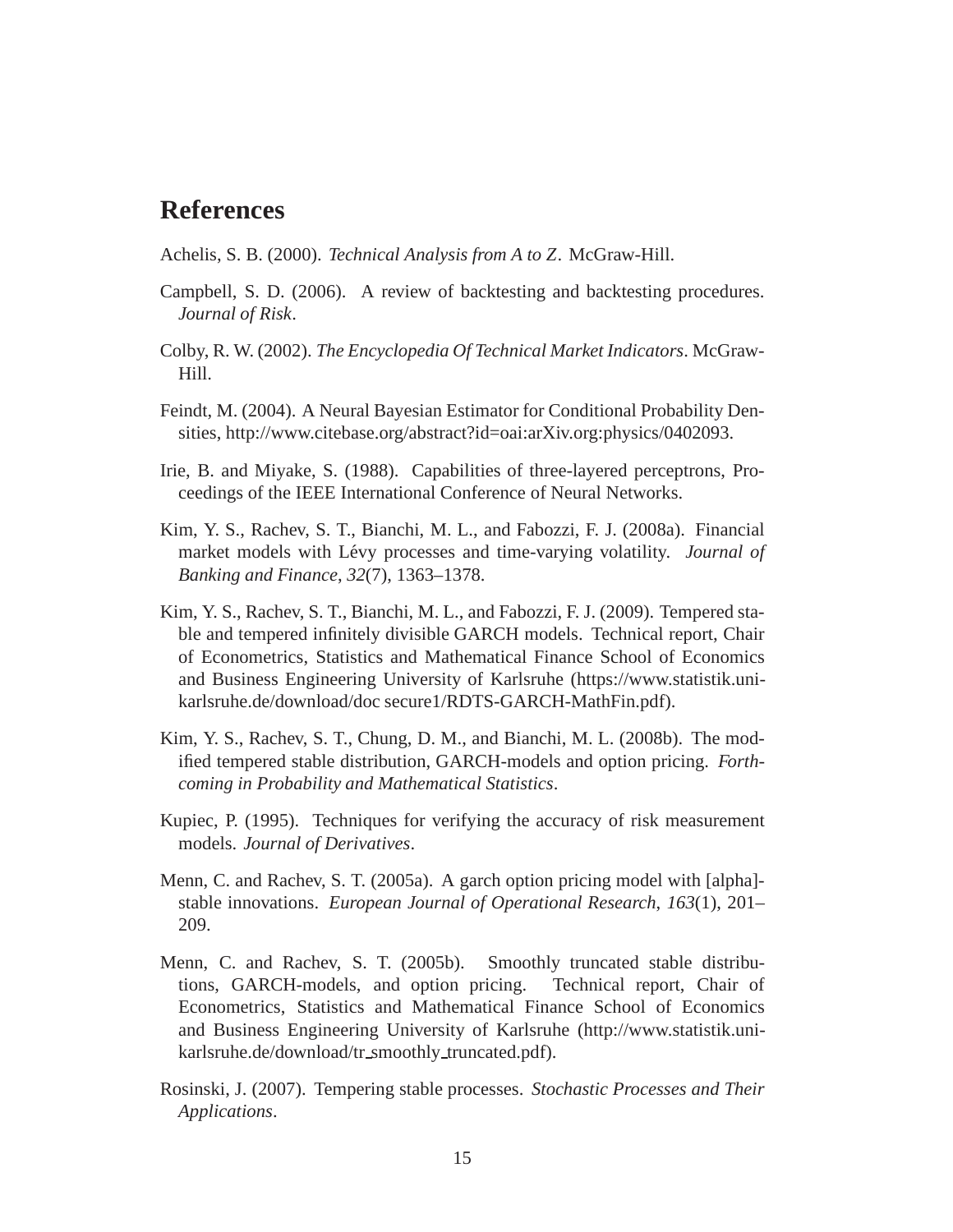- Weigend, A. S. and Srivastava, A. N. (1995). Predicting conditional probability distributions: a connectionist approach. *International Journal of Neural Systems*, *6*(2), 109–118.
- Zumbach, G. (2006). Backtesting Risk Methodologies from One Day to one Year, Tech. Report, Risk Metrics Group.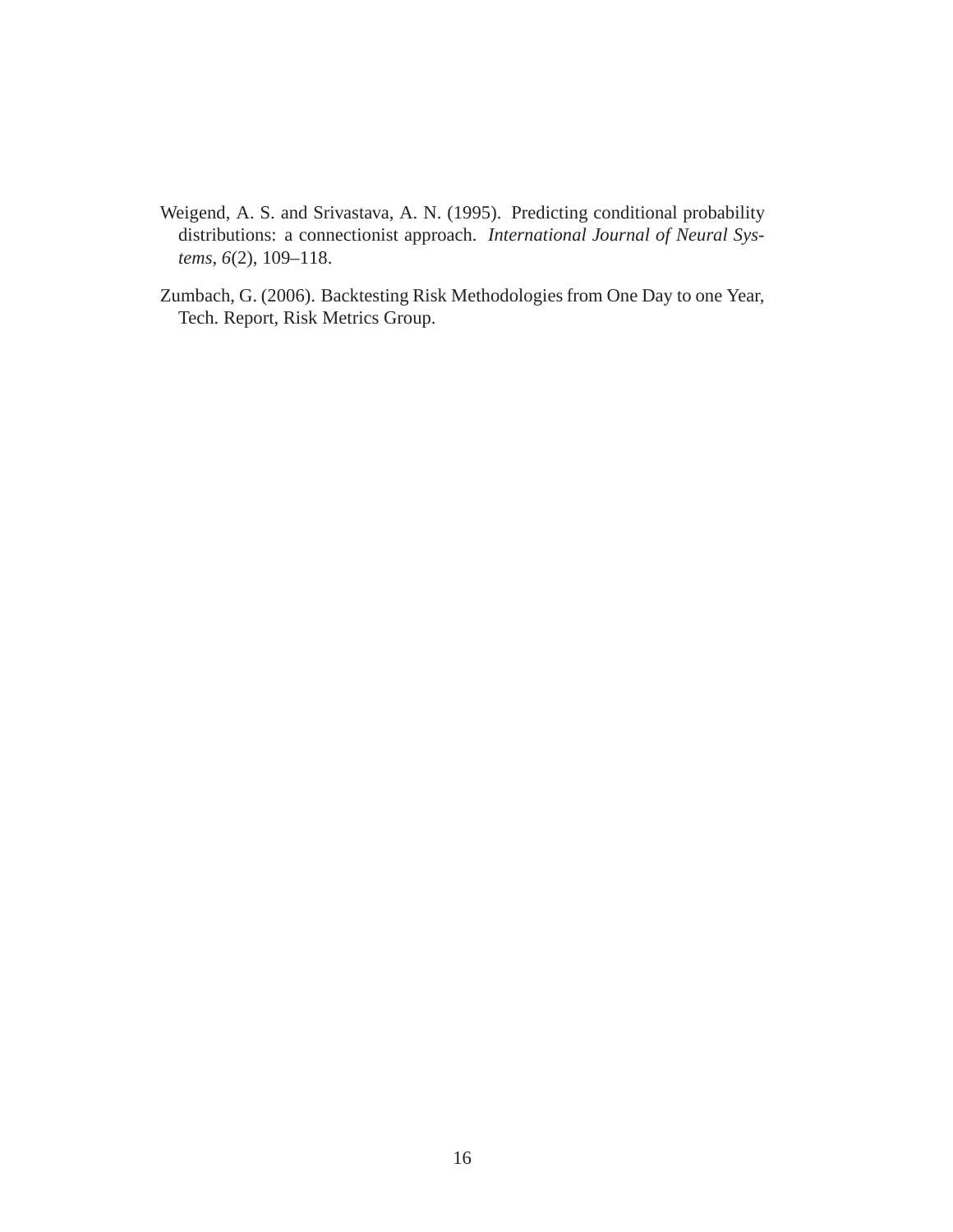

Figure 1: Cumulative distribution function of the actual return using the normal-ARMA-GARCH model and the *t*-ARMA-GARCH model.

This figure reports the cumulative distribution function of the actual returns of the Dow Jones Industrial Average (1987-2009) using the forecasted probability density function of a normal-ARMA-GARCH model (left) and a *t*-ARMA-GARCH model (right).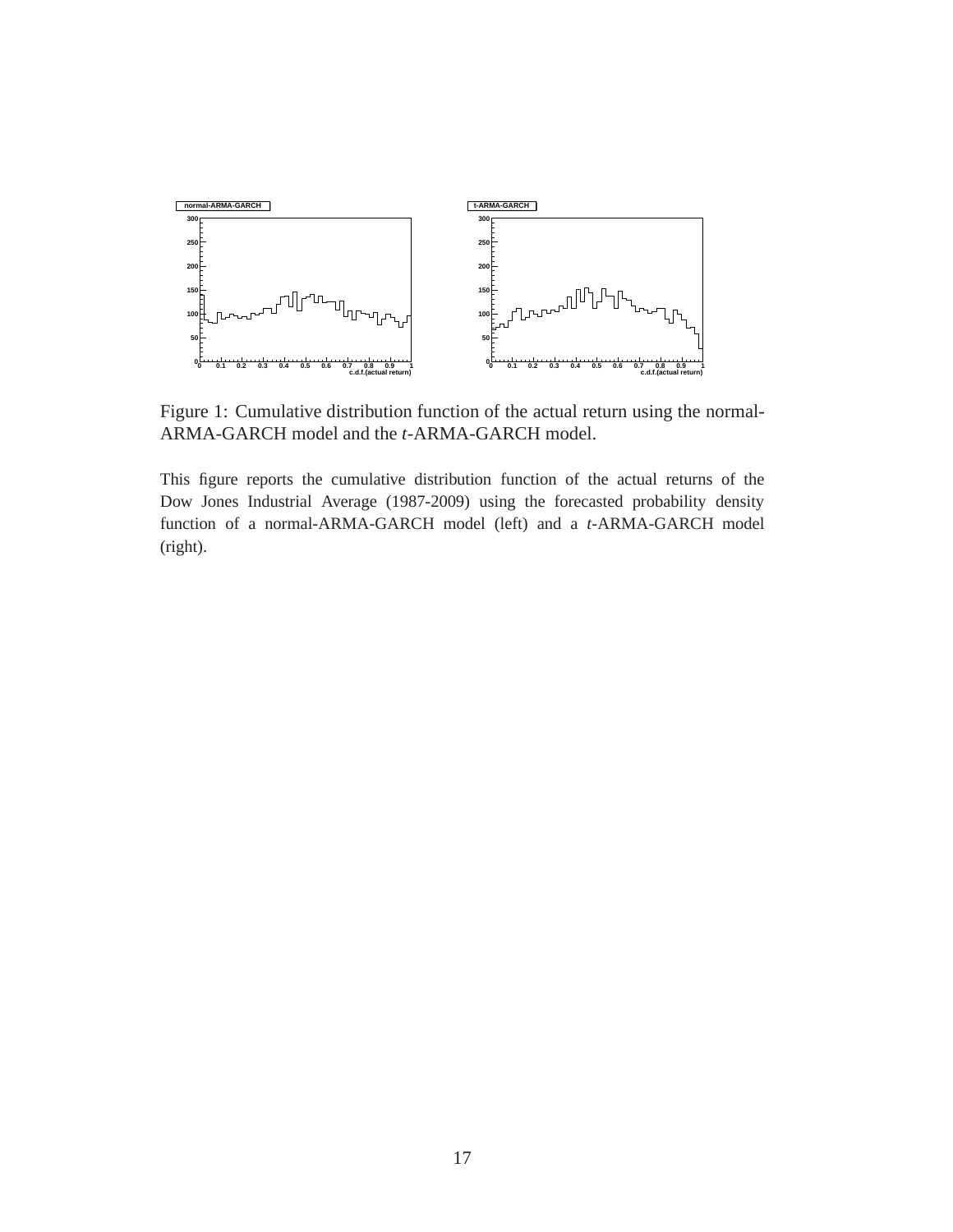

Figure 2: Cumulative distribution function of the actual return using the models EWMA-CTS-nn and GARCH-CTS-nn.

This figure reports the cumulative distribution function of the actual returns of the Dow Jones Industrial Average (1987-2009) using the forecasted probability density function of a neural network model with an exponentially weighted moving average definition for the volatility (left) and a neural network model using a volatility computed by a normal-ARMA-GARCH model (right). The outputs of the neural network models are fitted by a classical tempered stable distribution.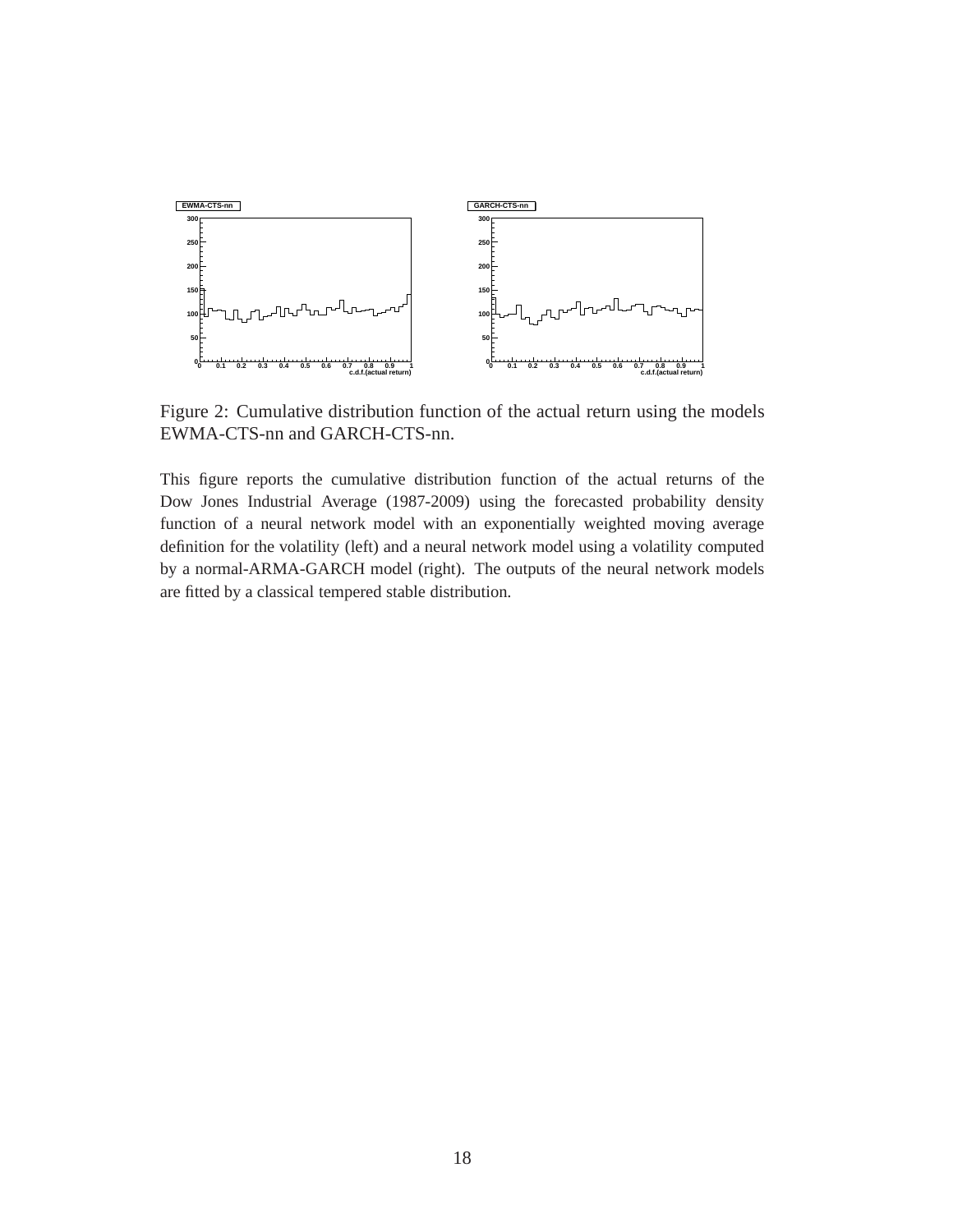

Figure 3: Cumulative distribution function of the actual return using the CTS-ARMA-GARCH model.

This figure reports the cumulative distribution function of the actual returns of the Dow Jones Industrial Average (1987-2009) using the forecasted probability density function of a CTS-ARMA-GARCH model.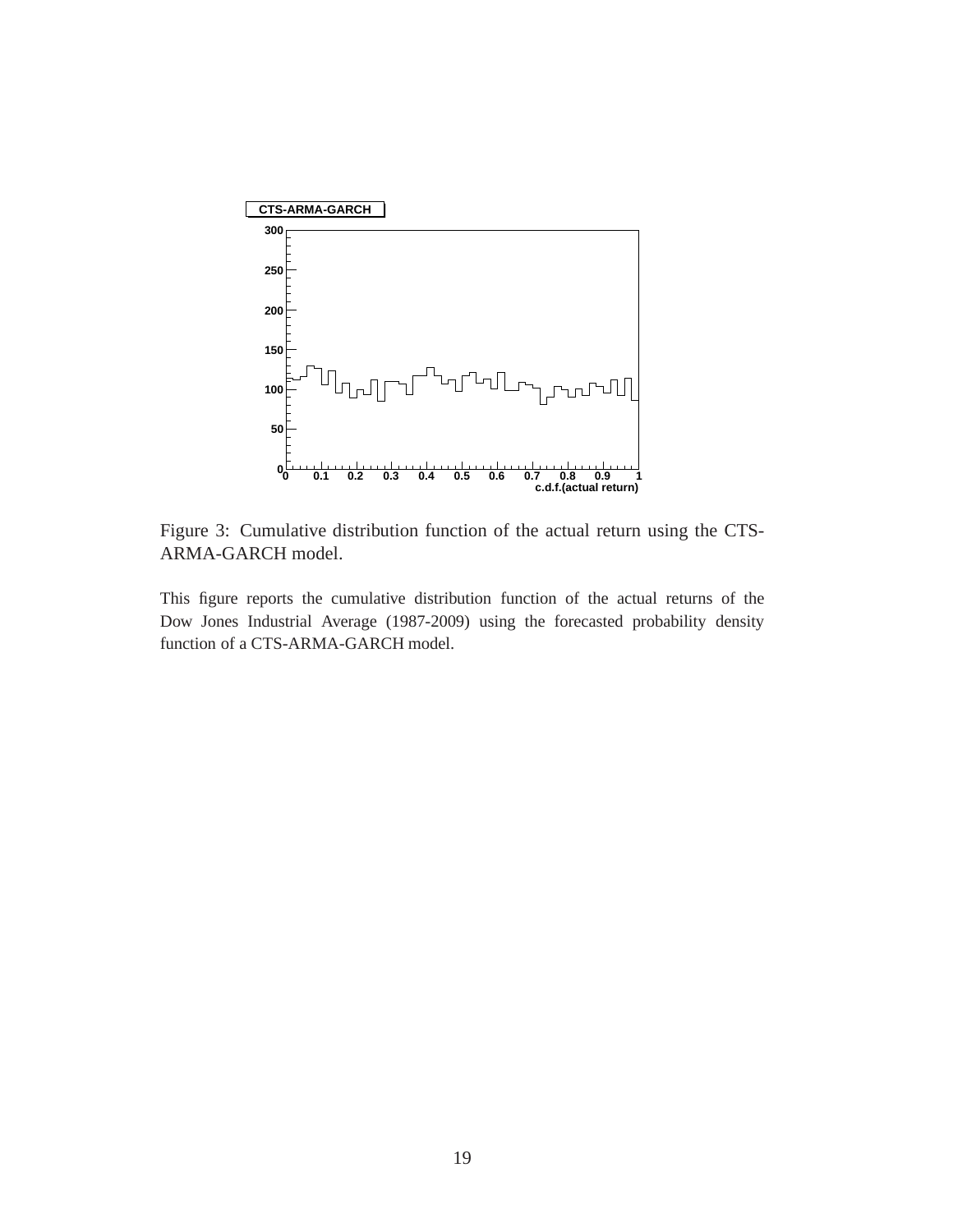

Figure 4: Quantile-Quantile-plot of the cumulative distribution function of the actual return using the normal-ARMA-GARCH and the *t*-ARMA-GARCH model.

This figure reports the Quantile-Quantile-plot of the cumulative distribution function of the actual returns of the Dow Jones Industrial Average (1987-2009) using the forecasted probability density function of a normal-ARMA-GARCH model (left) and a *t*-ARMA-GARCH model (right).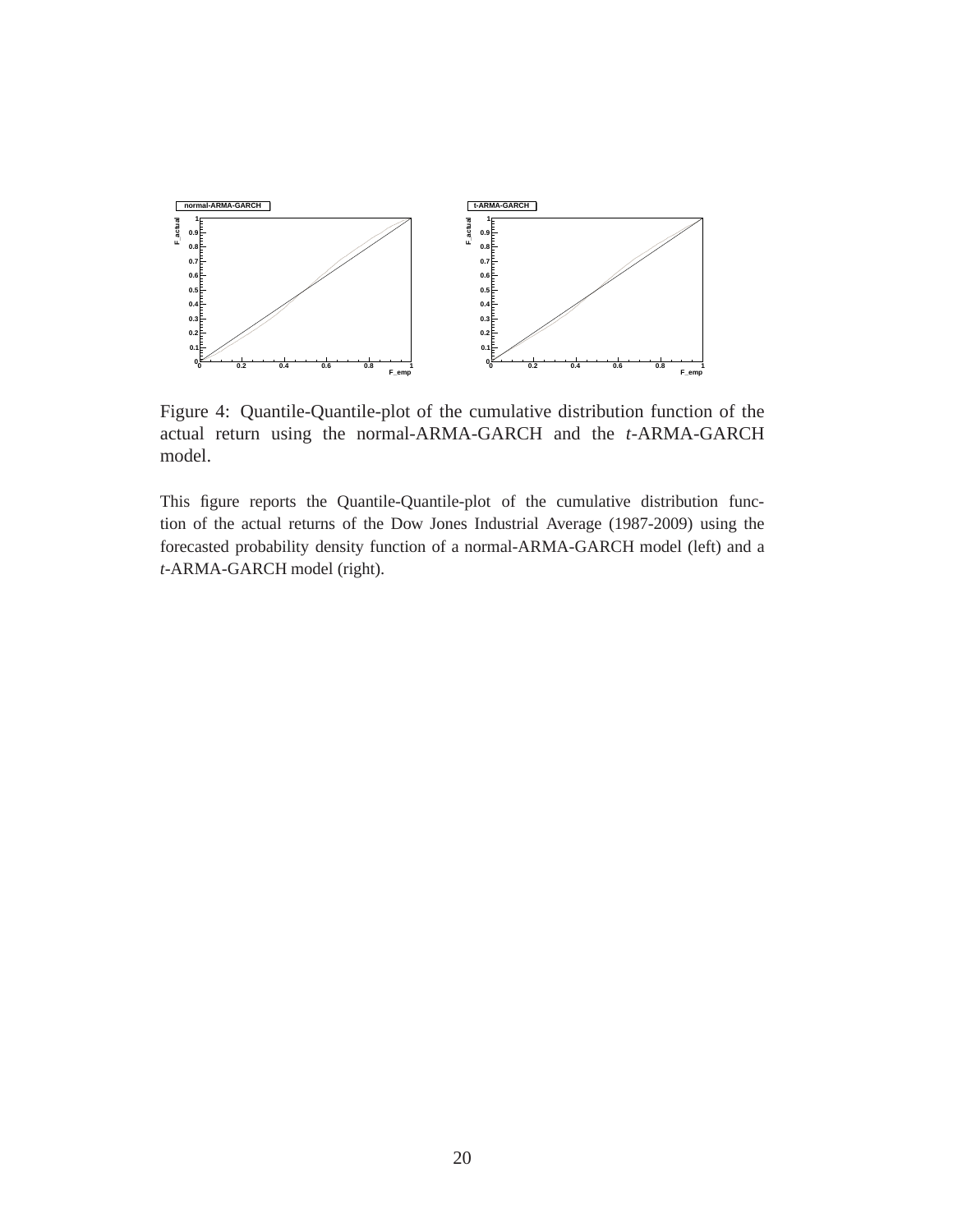

Figure 5: Quantile-Quantile-plot of the cumulative distribution function of the actual return using the EWMA-CTS-nn and the GARCH-CTS-nn model.

This figure reports the Quantile-Quantile-plot of the cumulative distribution function of the actual returns of the Dow Jones Industrial Average (1987-2009) using the forecasted probability density function of a neural network model with an exponentially weighted moving average definition for the volatility (left) and a neural network model using a volatility computed by a normal-ARMA-GARCH model (right). The outputs of the neural network models are fitted by a classical tempered stable distribution.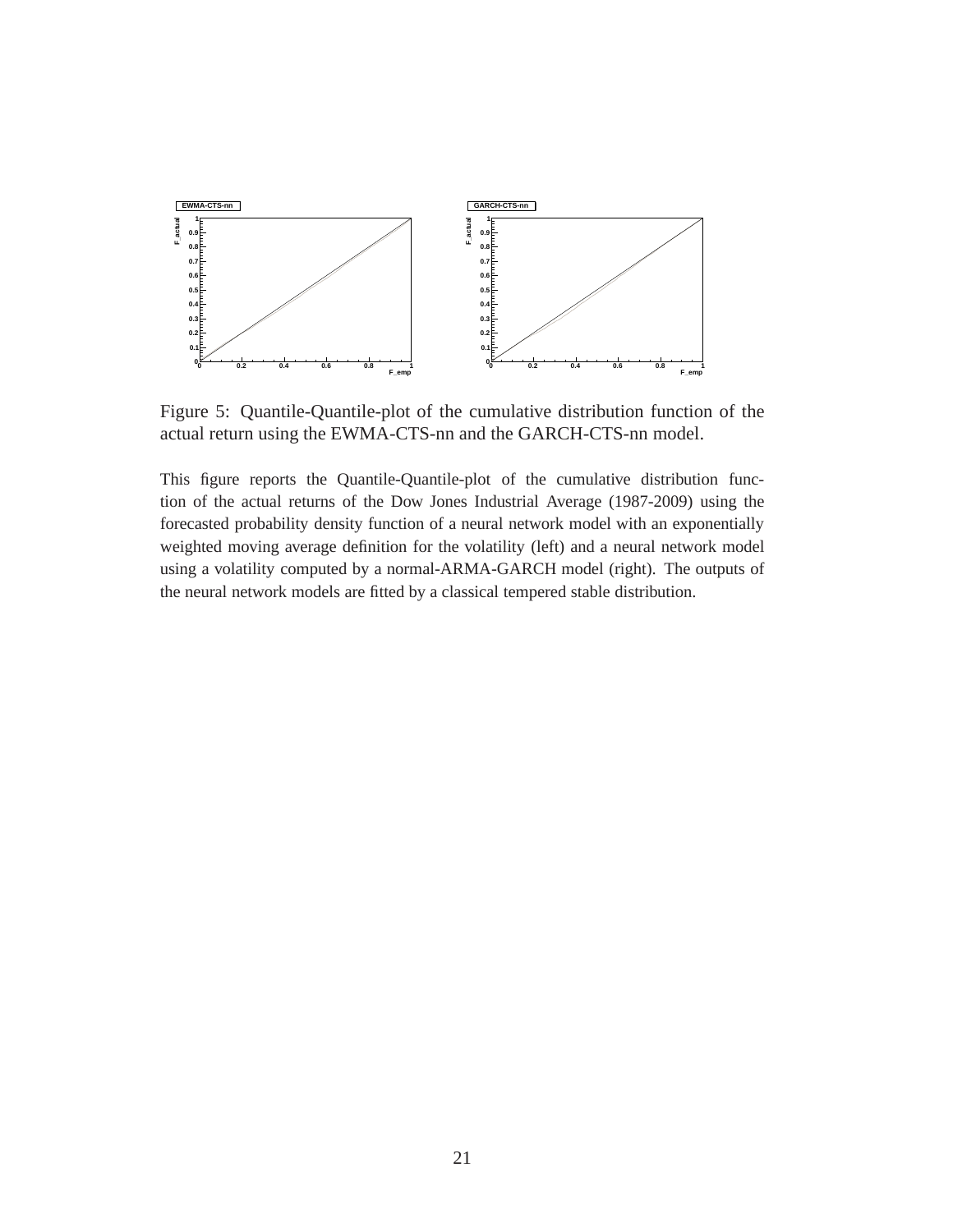

Figure 6: Quantile-Quantile-plot of the cumulative distribution function of the actual return using the CTS-ARMA-GARCH model.

This figure reports the Quantile-Quantile-plot of the cumulative distribution function of the actual returns of the Dow Jones Industrial Average (1987-2009) using the forecasted probability density function of a CTS-ARMA-GARCH model.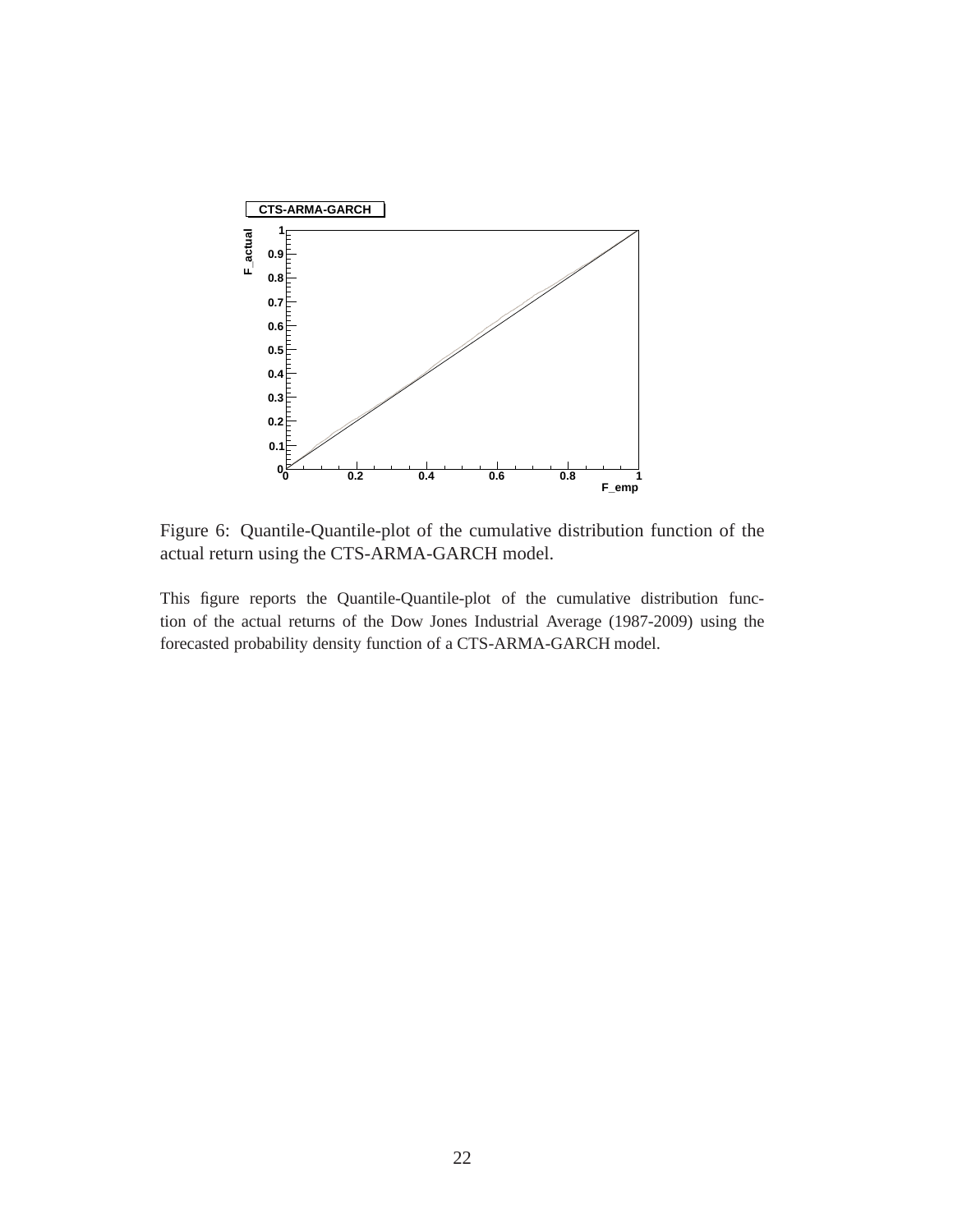

Figure 7: Difference between empirical cdf and theoretical cdf for all models (giving no special weight to the tails).

This figure reports the difference between the theoretical and the empirical cumulative distribution functions of the actual returns of the Dow Jones Industrial Average (1987-2009) using a normal-ARMA-GARCH, a *t*-ARMA-GARCH, a CTS-ARMA-GARCH, and two neural network models. The EWMA-CTS-nn model uses an exponentially weighted moving average for the volatility while the GARCH-CTS-nn model estimates the volatility using a normal-ARMA-GARCH model. The outputs of the neural network models are fitted with a classical tempered stable distribution.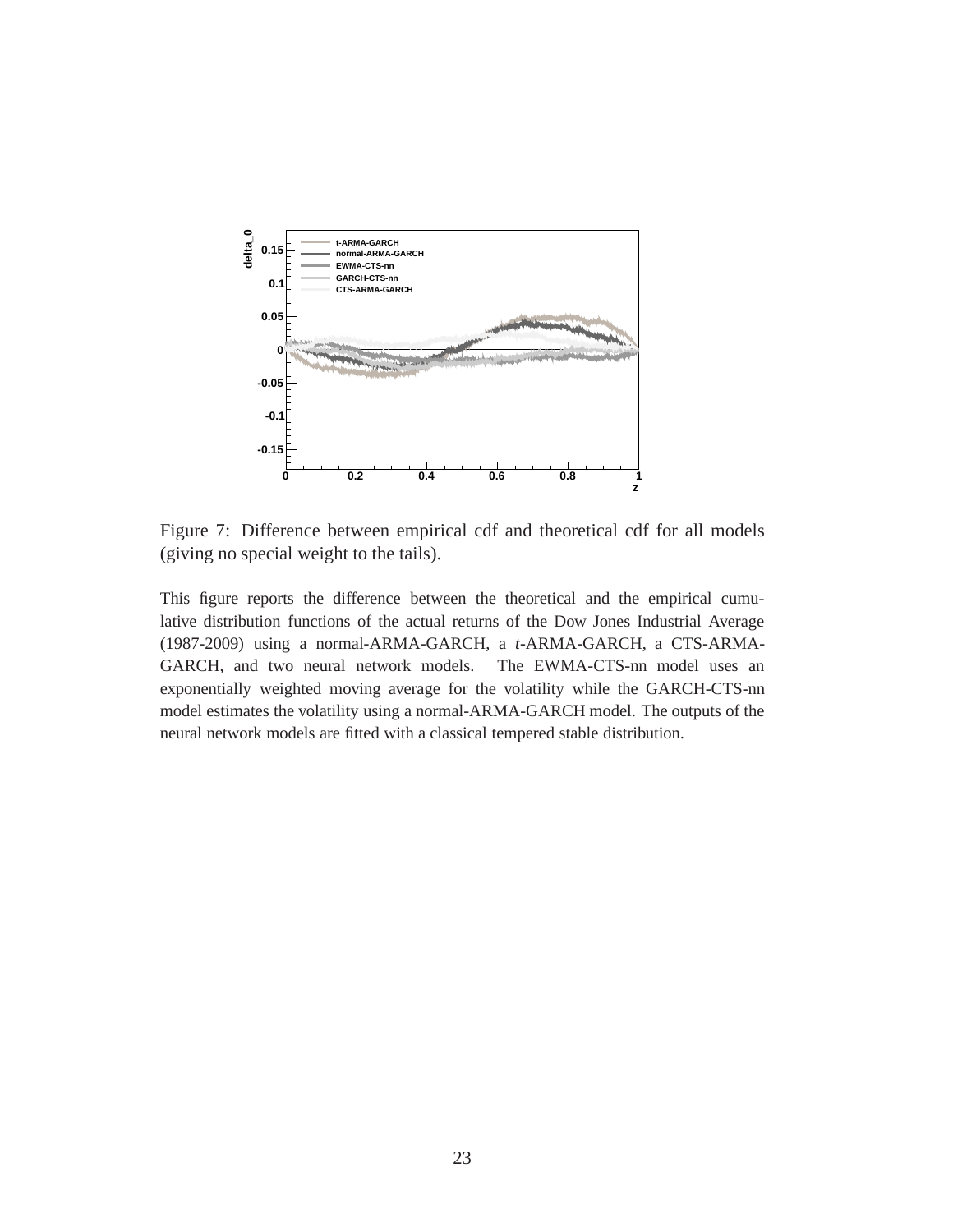

Figure 8: Difference between empirical cdf and theoretical cdf for all models (giving more weight to the tails).

This figure reports the difference between the theoretical and the empirical cumulative distribution functions of the actual returns of the Dow Jones Industrial Average (1987-2009) using a normal-ARMA-GARCH, a *t*-ARMA-GARCH, a CTS-ARMA-GARCH, and two neural network models. A higher weight is given to the left tails. The EWMA-CTS-nn model uses an exponentially weighted moving average for the volatility while the GARCH-CTS-nn model estimates the volatility using a normal-ARMA-GARCH model. The outputs of the neural network models are fitted with a classical tempered stable distribution.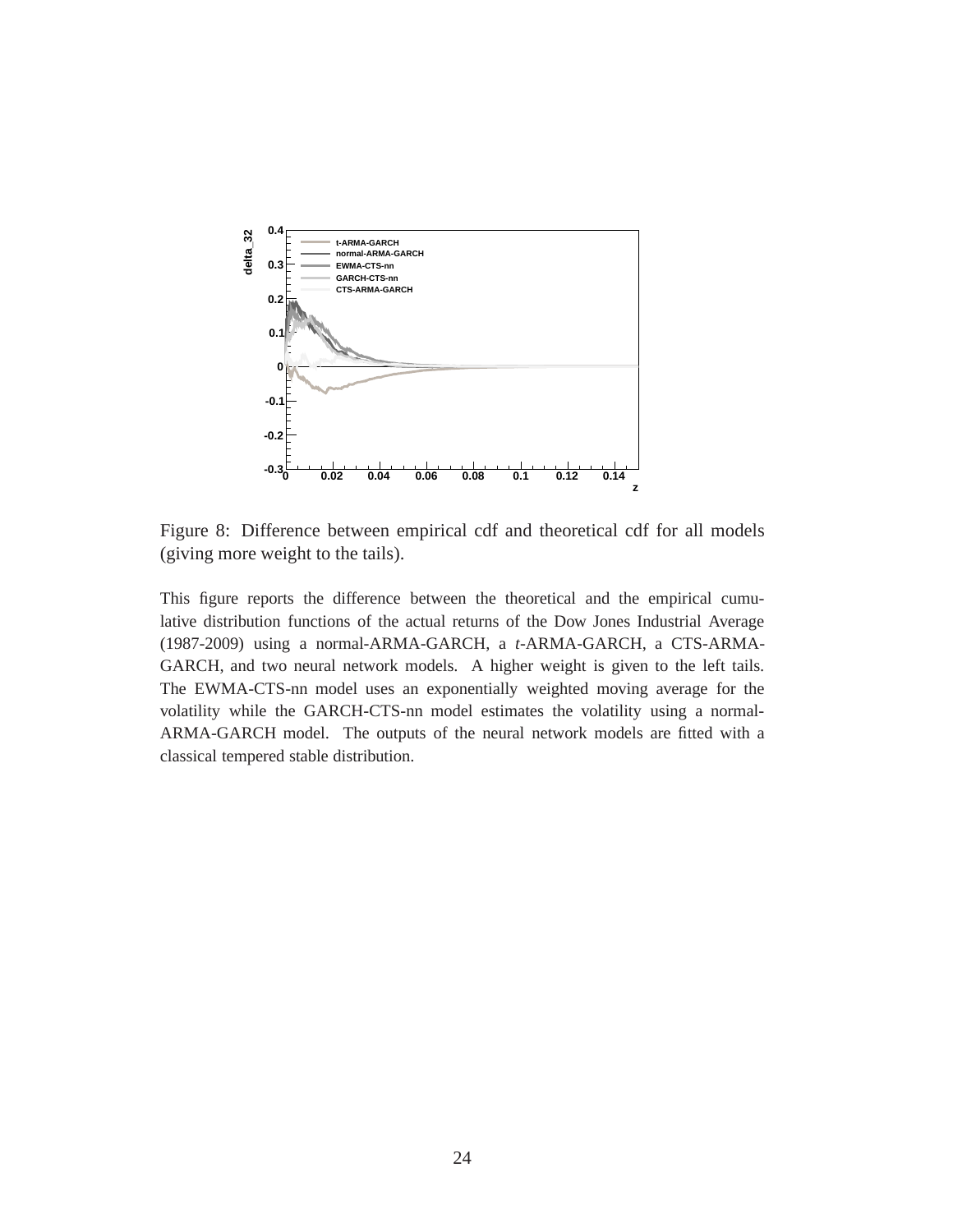

Figure 9: Difference between empirical cdf and theoretical cdf for all models (giving more weight to the tails).

This figure reports the difference between the theoretical and the empirical cumulative distribution functions of the actual returns of the Dow Jones Industrial Average (1987-2009) using a normal-ARMA-GARCH, a *t*-ARMA-GARCH, a CTS-ARMA-GARCH, and two neural network models. A higher weight is given to the right tails. The EWMA-CTS-nn model uses an exponentially weighted moving average for the volatility while the GARCH-CTS-nn model estimates the volatility using a normal-ARMA-GARCH model. The outputs of the neural network models are fitted with a classical tempered stable distribution.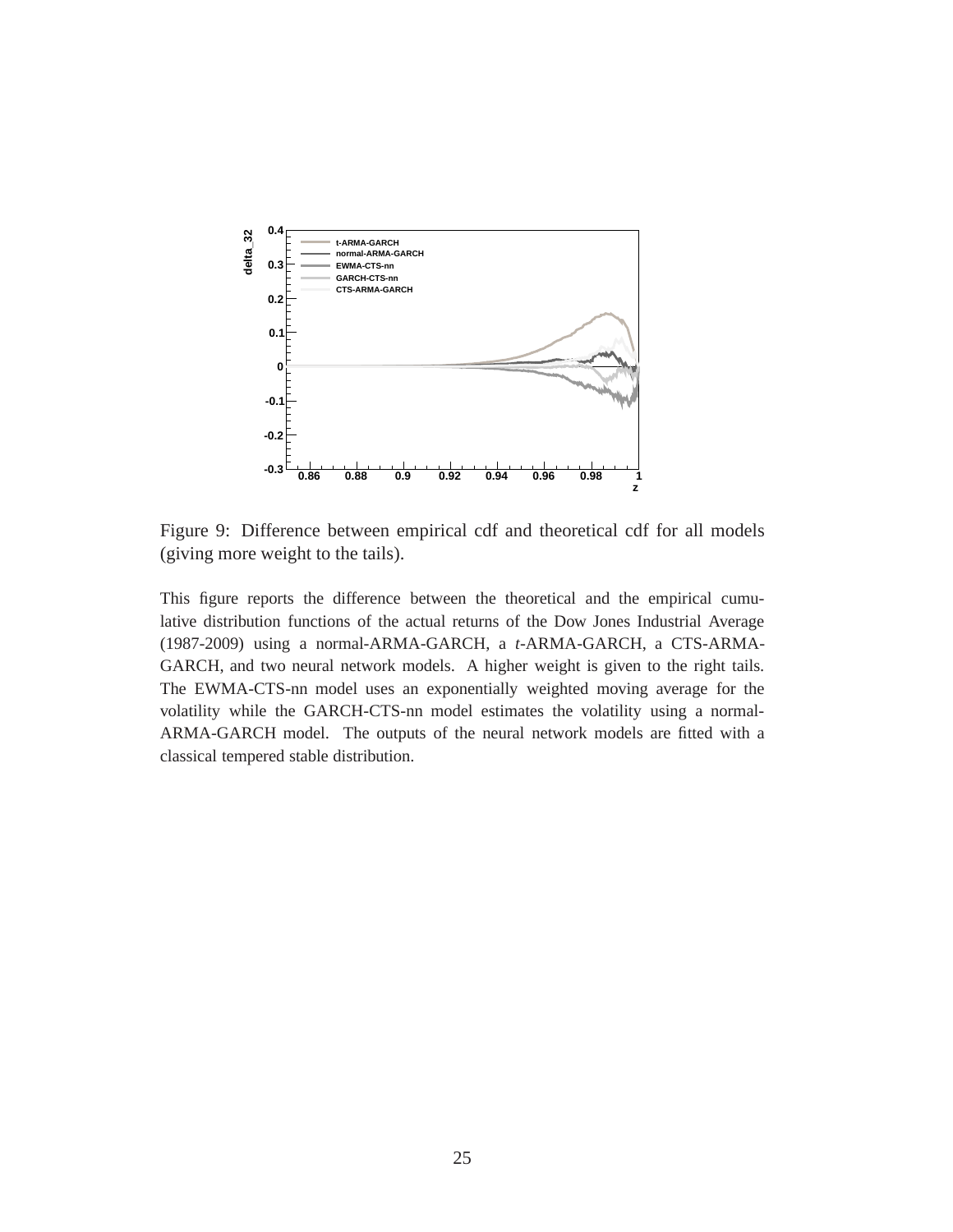

Figure 10: Value at risk for the normal-ARMA-GARCH model.

This figure reports the estimation of value at risk for the return of the Dow Jones Industrial Average (2007-2009) using a normal-ARMA-GARCH model. The black dots symbolize the VaR violations.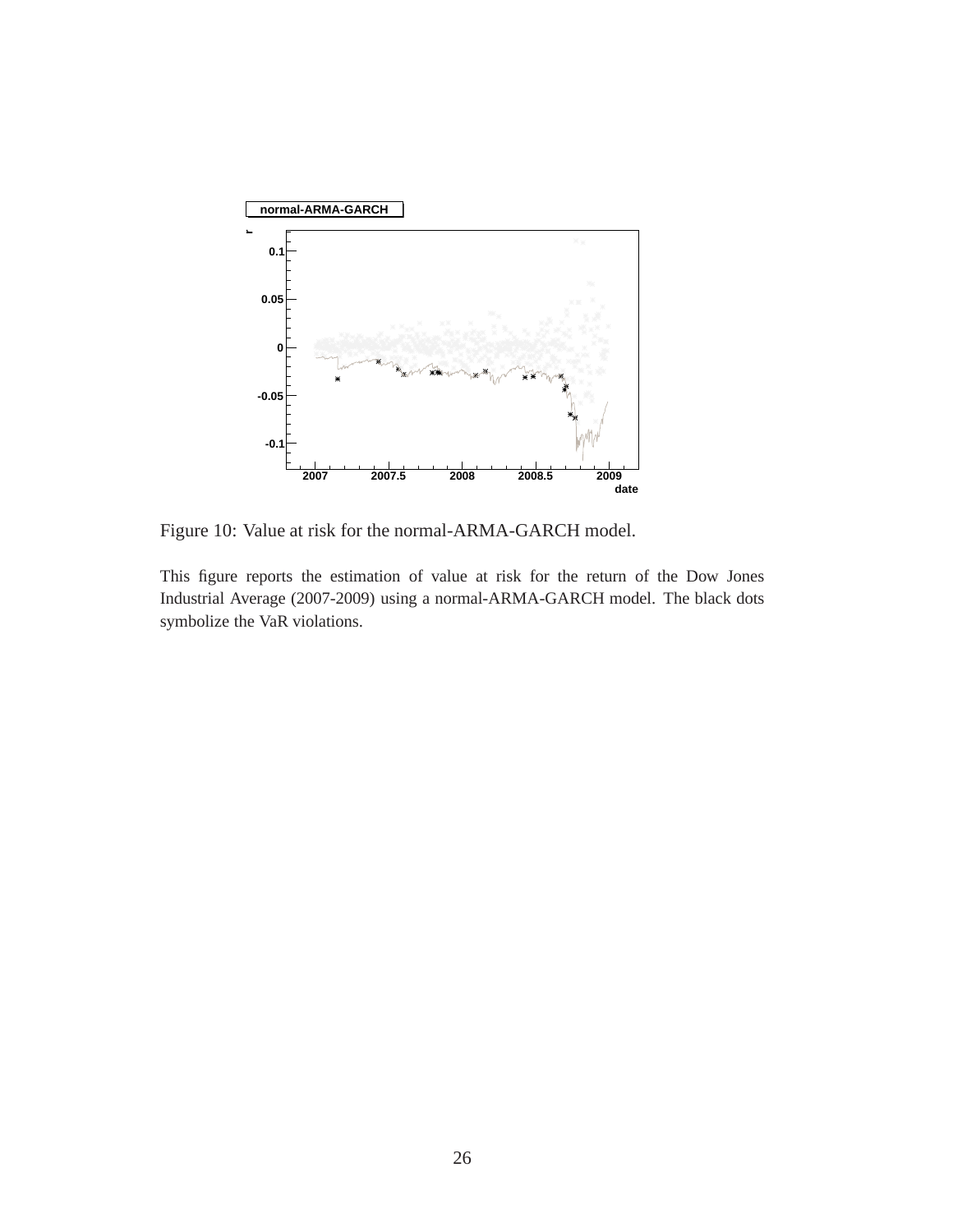

Figure 11: Value at risk for the *t*-ARMA-GARCH model.

This figure reports the estimation of value at risk for the return of the Dow Jones Industrial Average (2007-2009) using a *t*-ARMA-GARCH-model. The black dots symbolize the VaR violations.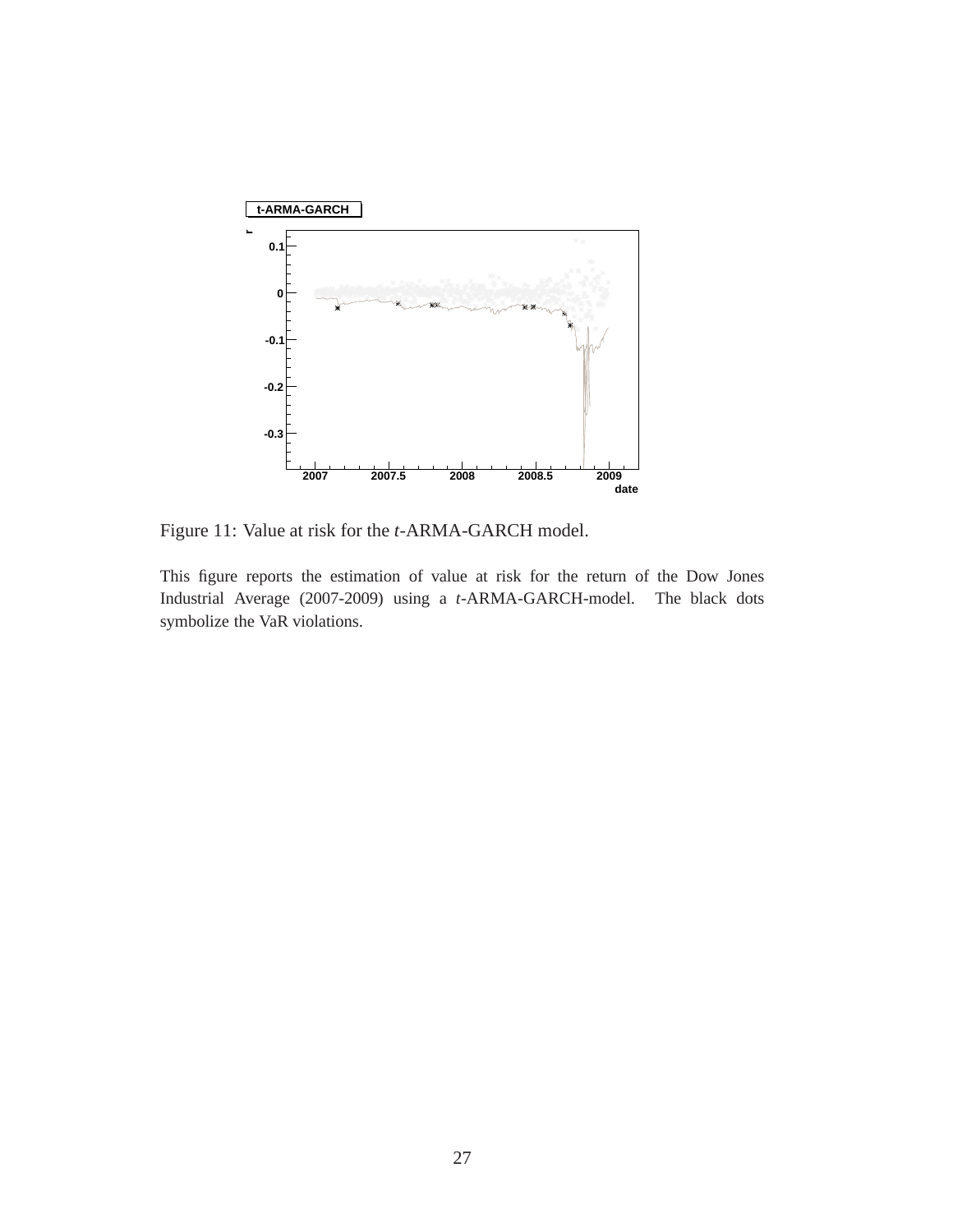

Figure 12: Value at risk for the EWMA-CTS-nn model.

This figure reports the estimation of value at risk for the return of the Dow Jones Industrial Average (2007-2009) employing a neural network model using an exponentially weighted moving average defition for the volatility. The outputs of the neural network are fitted by a classical tempered stable distribution. The black dots symbolize the VaR violations.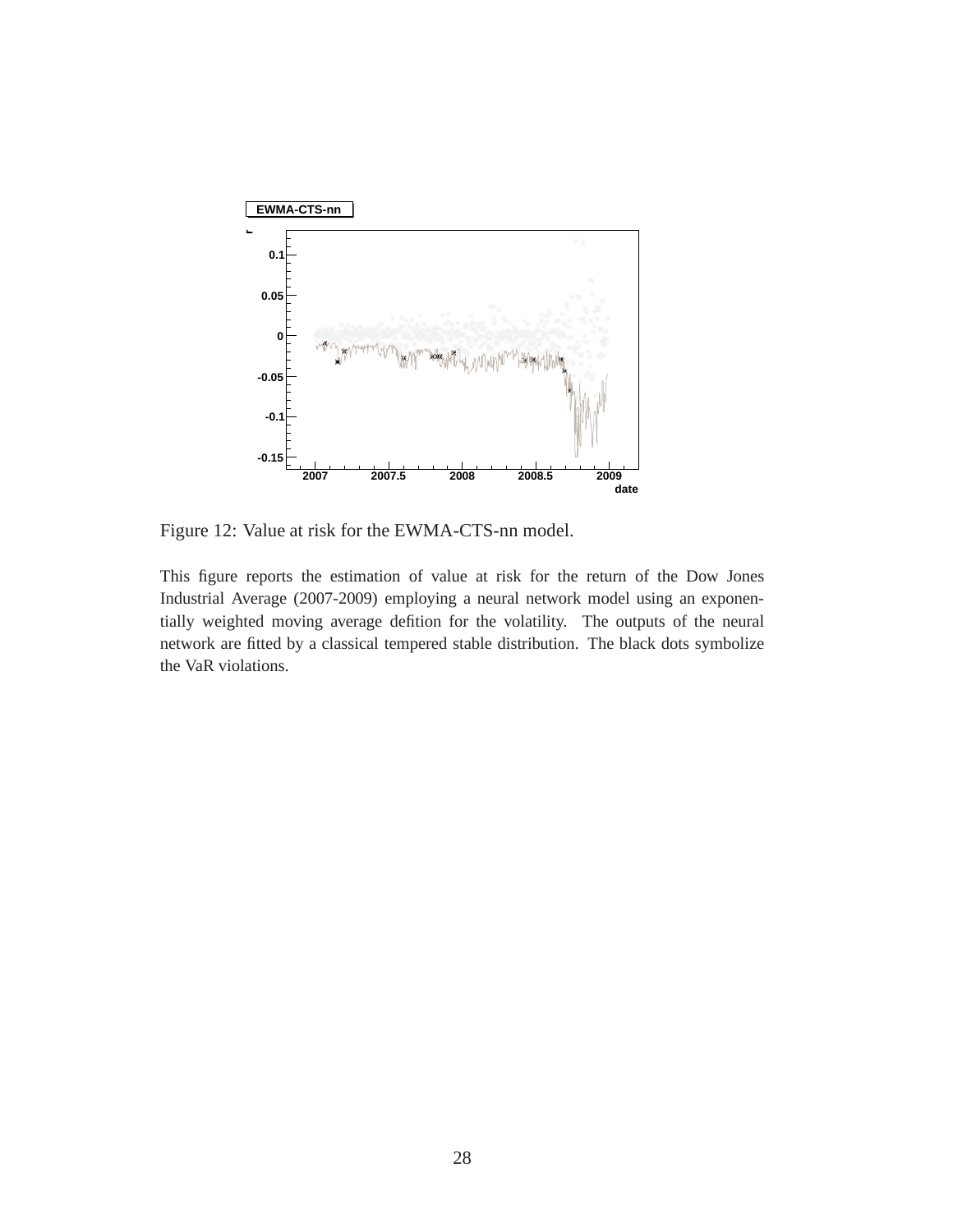

Figure 13: Value at risk for the GARCH-CTS-nn model.

This figure reports the estimation of value at risk for the return of the Dow Jones Industrial Average (2007-2009) using a neural network model with a volatility estimation of a normal-ARMA-GARCH model. The outputs of the neural network are fitted by a classical tempered stable distribution. The black dots symbolize the VaR violations.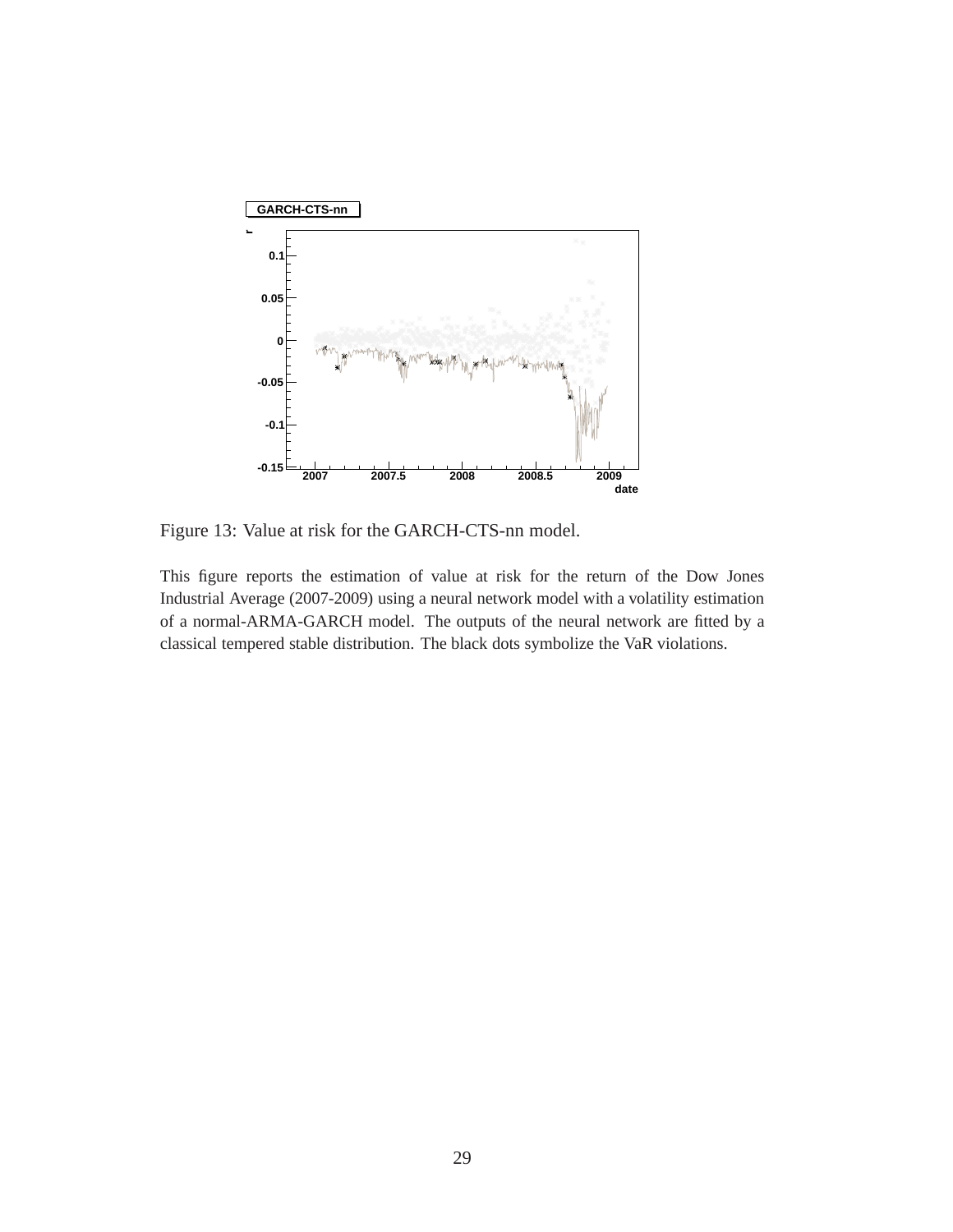

Figure 14: Value at risk for the CTS-ARMA-GARCH model.

This figure reports the estimation of value at risk for the return of the Dow Jones Industrial Average (2007-2009) using a CTS-ARMA-GARCH-model. The black dots symbolize the VaR violations.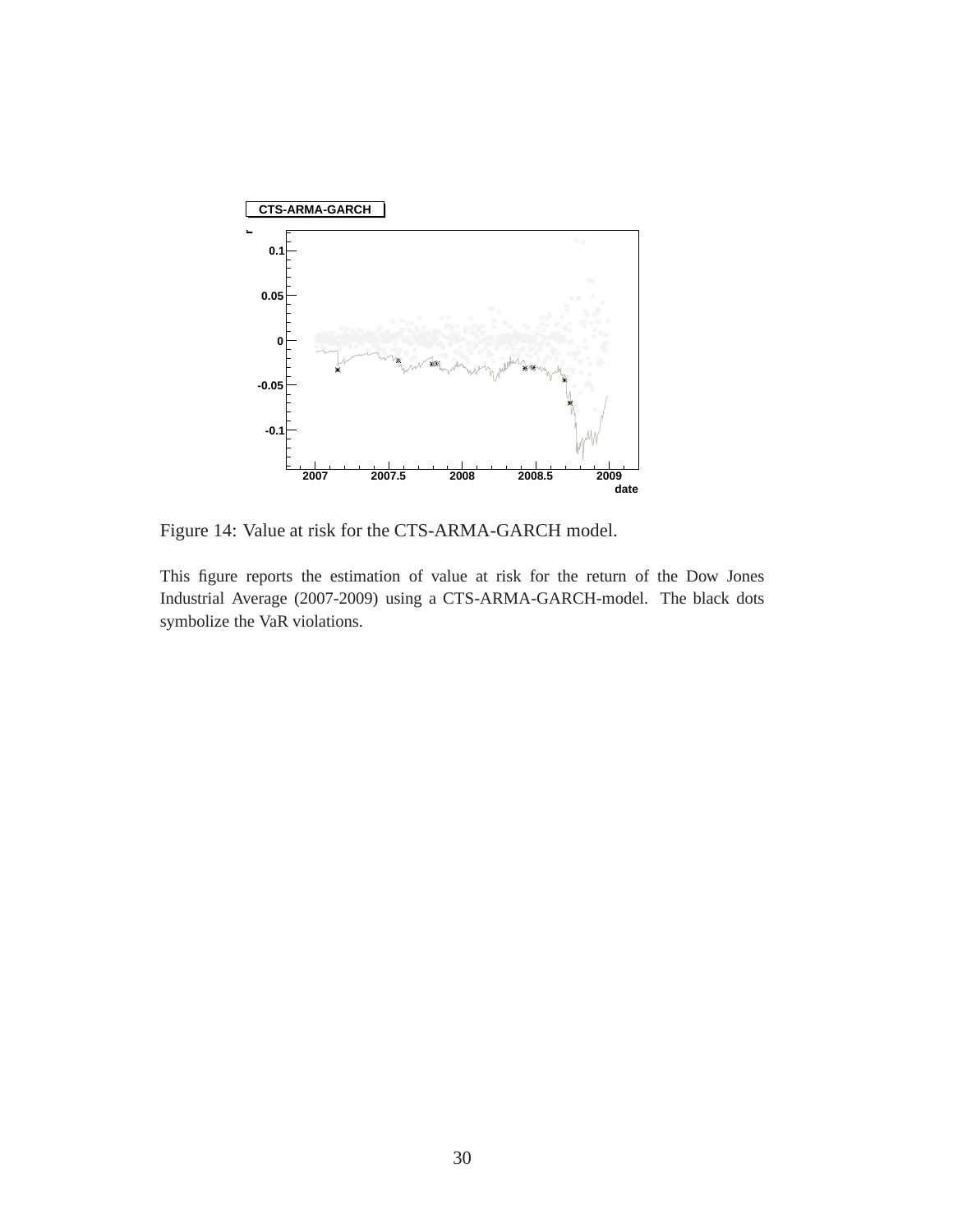|       | normal-      | $t$ -ARMA-   | EWMA-     | GARCH-    | CTS-         |
|-------|--------------|--------------|-----------|-----------|--------------|
|       | ARMA-        | <b>GARCH</b> | $CTS$ -nn | $CTS$ -nn | ARMA-        |
|       | <b>GARCH</b> |              |           |           | <b>GARCH</b> |
| $a_0$ | 0.0191       | 0.0300       | 0.0128    | 0.0125    | 0.0101       |
| а32   | 0.0042       | 0.0071       | 0.0068    | 0.0036    | 0.0022       |

Table 1: Comparison of the performance of all models.

This table reports the performance of forecasting the return of the Dow Jones Industrial Average (2007-2009) using a normal-ARMA-GARCH, a *t*-ARMA-GARCH, a CTS-ARMA-GARCH, and two neural network models. The EWMA-CTS-nn model uses an exponentially weighted moving average for the volatility while the GARCH-CTS-nn model estimates the volatility with a normal-ARMA-GARCH model. The outputs of the neural network models are fitted with a classical tempered stable distribution. In  $d_0$  the forecasting abilities in the central area is tested while  $d_{32}$  measures the forecasts of the tails. The numbers of the best model are bolded.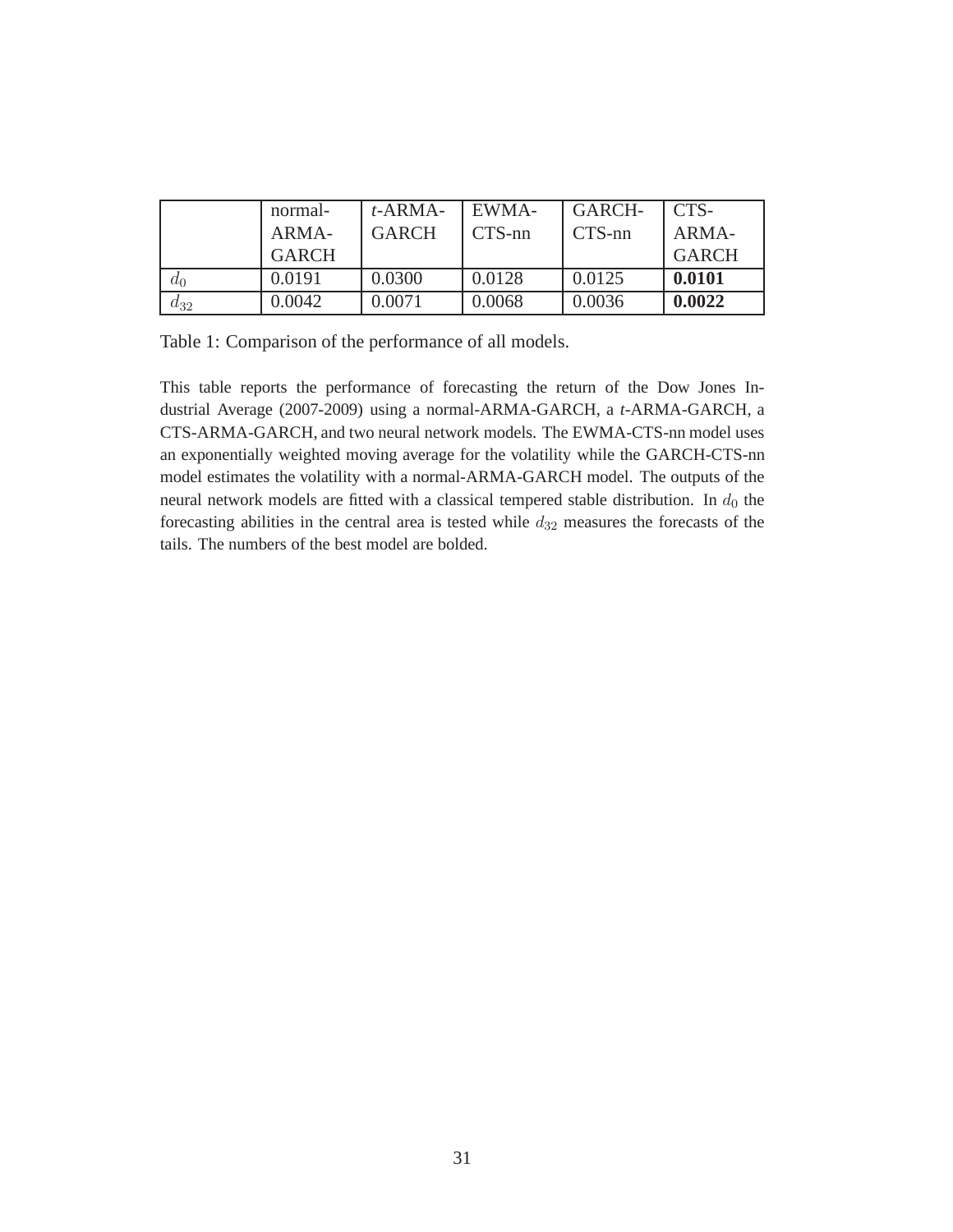| time span | normal-      | $t$ -ARMA-   | EWMA-    | GARCH-    | CTS-         |
|-----------|--------------|--------------|----------|-----------|--------------|
|           | ARMA-        | <b>GARCH</b> | CTS-nn   | $CTS$ -nn | ARMA-        |
|           | <b>GARCH</b> |              |          |           | <b>GARCH</b> |
| 1986-1987 | 0.028216     | 0.034336     | 0.041713 | 0.040498  | 0.035234     |
| 1987-1988 | 0.022644     | 0.030760     | 0.040212 | 0.040457  | 0.028297     |
| 1988-1989 | 0.038154     | 0.048520     | 0.027009 | 0.018101  | 0.020179     |
| 1989-1990 | 0.038065     | 0.058315     | 0.061605 | 0.046072  | 0.026360     |
| 1990-1991 | 0.032053     | 0.036725     | 0.017759 | 0.014751  | 0.021959     |
| 1991-1992 | 0.045607     | 0.058237     | 0.017688 | 0.019752  | 0.016277     |
| 1992-1993 | 0.054623     | 0.066664     | 0.016332 | 0.025612  | 0.028545     |
| 1993-1994 | 0.059484     | 0.066465     | 0.026723 | 0.043880  | 0.032445     |
| 1994-1995 | 0.016809     | 0.032303     | 0.009143 | 0.015154  | 0.016853     |
| 1995-1996 | 0.043439     | 0.048629     | 0.052760 | 0.051693  | 0.026296     |
| 1996-1997 | 0.022529     | 0.026427     | 0.035784 | 0.043713  | 0.013983     |
| 1997-1998 | 0.018159     | 0.013125     | 0.025526 | 0.041042  | 0.022264     |
| 1998-1999 | 0.008944     | 0.014877     | 0.012507 | 0.027169  | 0.018269     |
| 1999-2000 | 0.016726     | 0.020272     | 0.018360 | 0.016350  | 0.026765     |
| 2000-2001 | 0.024323     | 0.026312     | 0.027842 | 0.018941  | 0.028146     |
| 2001-2002 | 0.022391     | 0.026269     | 0.017002 | 0.012332  | 0.026585     |
| 2002-2003 | 0.041965     | 0.040762     | 0.043573 | 0.035881  | 0.051660     |
| 2003-2004 | 0.025904     | 0.034855     | 0.030652 | 0.025739  | 0.013507     |
| 2004-2005 | 0.033400     | 0.042242     | 0.017000 | 0.016907  | 0.032626     |
| 2005-2006 | 0.018641     | 0.023739     | 0.014251 | 0.012594  | 0.029929     |
| 2006-2007 | 0.032855     | 0.038259     | 0.029995 | 0.022319  | 0.025798     |
| 2007-2008 | 0.033232     | 0.034138     | 0.031309 | 0.033099  | 0.024182     |
| 2008-2009 | 0.034417     | 0.034999     | 0.026763 | 0.025185  | 0.042336     |

Table 2: Comparison of  $d_0$  for all models depending on the specific time interval.

This table reports the performance of forecasting the return of the Dow Jones Industrial Average (2007-2009) using a normal-ARMA-GARCH, a *t*-ARMA-GARCH, a CTS-ARMA-GARCH, and two neural network models. The EWMA-CTS-nn model uses an exponentially weighted moving average for the volatility while the GARCH-CTS-nn model estimates the volatility with a normal-ARMA-GARCH model. The outputs of the neural network models are fitted with a classical tempered stable distribution. In  $d_0$  the forecasting abilities in the central area is tested. The numbers of the best model for a specific time interval are bolded.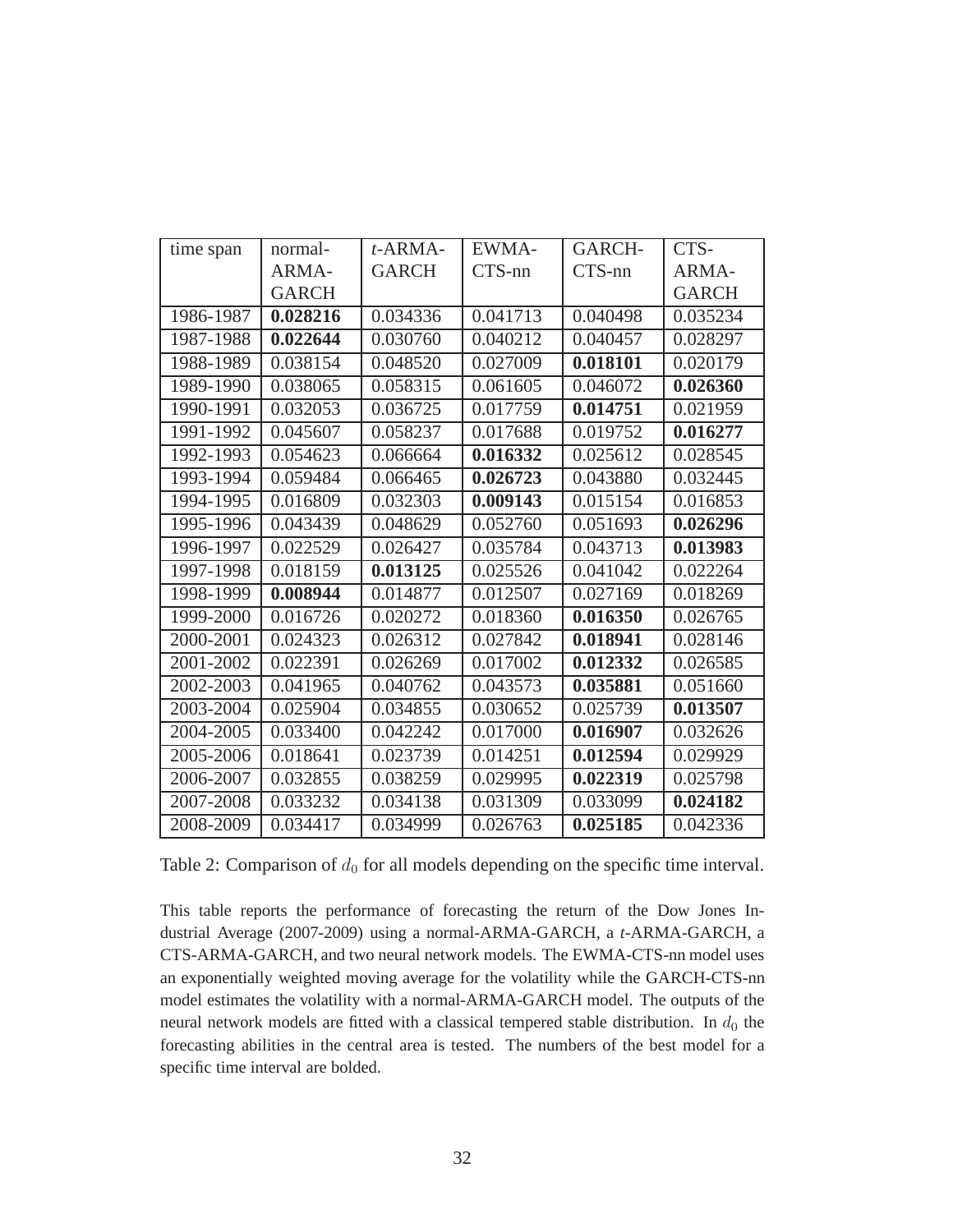| time span | normal-      | $t$ -ARMA-   | EWMA-    | GARCH-   | CTS-         |
|-----------|--------------|--------------|----------|----------|--------------|
|           | ARMA-        | <b>GARCH</b> | CTS-nn   | CTS-nn   | ARMA-        |
|           | <b>GARCH</b> |              |          |          | <b>GARCH</b> |
| 1986-1987 | 0.007395     | 0.006087     | 0.016646 | 0.015032 | 0.008058     |
| 1987-1988 | 0.013496     | 0.003051     | 0.015146 | 0.015595 | 0.009155     |
| 1988-1989 | 0.006286     | 0.007846     | 0.021596 | 0.011474 | 0.003703     |
| 1989-1990 | 0.004091     | 0.008857     | 0.026887 | 0.017027 | 0.002509     |
| 1990-1991 | 0.008461     | 0.006354     | 0.008743 | 0.005080 | 0.007492     |
| 1991-1992 | 0.003730     | 0.010248     | 0.008351 | 0.006005 | 0.002315     |
| 1992-1993 | 0.009839     | 0.006559     | 0.003821 | 0.005877 | 0.007939     |
| 1993-1994 | 0.008969     | 0.004607     | 0.003085 | 0.007423 | 0.007329     |
| 1994-1995 | 0.006938     | 0.005760     | 0.007138 | 0.007500 | 0.005153     |
| 1995-1996 | 0.005370     | 0.008457     | 0.003842 | 0.006845 | 0.005599     |
| 1996-1997 | 0.006429     | 0.006213     | 0.010610 | 0.007321 | 0.008976     |
| 1997-1998 | 0.011416     | 0.005615     | 0.013973 | 0.013154 | 0.006351     |
| 1998-1999 | 0.008785     | 0.004317     | 0.005139 | 0.007104 | 0.004926     |
| 1999-2000 | 0.006034     | 0.002746     | 0.005220 | 0.003298 | 0.004898     |
| 2000-2001 | 0.011860     | 0.006267     | 0.002795 | 0.005773 | 0.007767     |
| 2001-2002 | 0.004968     | 0.007266     | 0.003313 | 0.003556 | 0.003199     |
| 2002-2003 | 0.007920     | 0.002561     | 0.009977 | 0.008295 | 0.007073     |
| 2003-2004 | 0.005898     | 0.007637     | 0.002653 | 0.003421 | 0.002725     |
| 2004-2005 | 0.006470     | 0.006107     | 0.002867 | 0.003966 | 0.003668     |
| 2005-2006 | 0.004693     | 0.006181     | 0.003081 | 0.003736 | 0.003474     |
| 2006-2007 | 0.003923     | 0.006061     | 0.004354 | 0.004146 | 0.003134     |
| 2007-2008 | 0.012549     | 0.009672     | 0.010819 | 0.015471 | 0.008874     |
| 2008-2009 | 0.014378     | 0.006122     | 0.013072 | 0.013401 | 0.008955     |

Table 3: Comparison of  $d_{32}$  for all models depending on the specific time interval.

This table reports the performance of forecasting the return of the Dow Jones Industrial Average (2007-2009) using a normal-ARMA-GARCH, a *t*-ARMA-GARCH, a CTS-ARMA-GARCH, and two neural network models. The EWMA-CTS-nn model uses an exponentially weighted moving average for the volatility while the GARCH-CTS-nn model estimates the volatility with a normal-ARMA-GARCH model. The outputs of the neural network models are fitted with a classical tempered stable distribution. In  $d_{32}$  the forecasting abilities of the tails is tested. The numbers of the best model for a specific time interval are bolded.